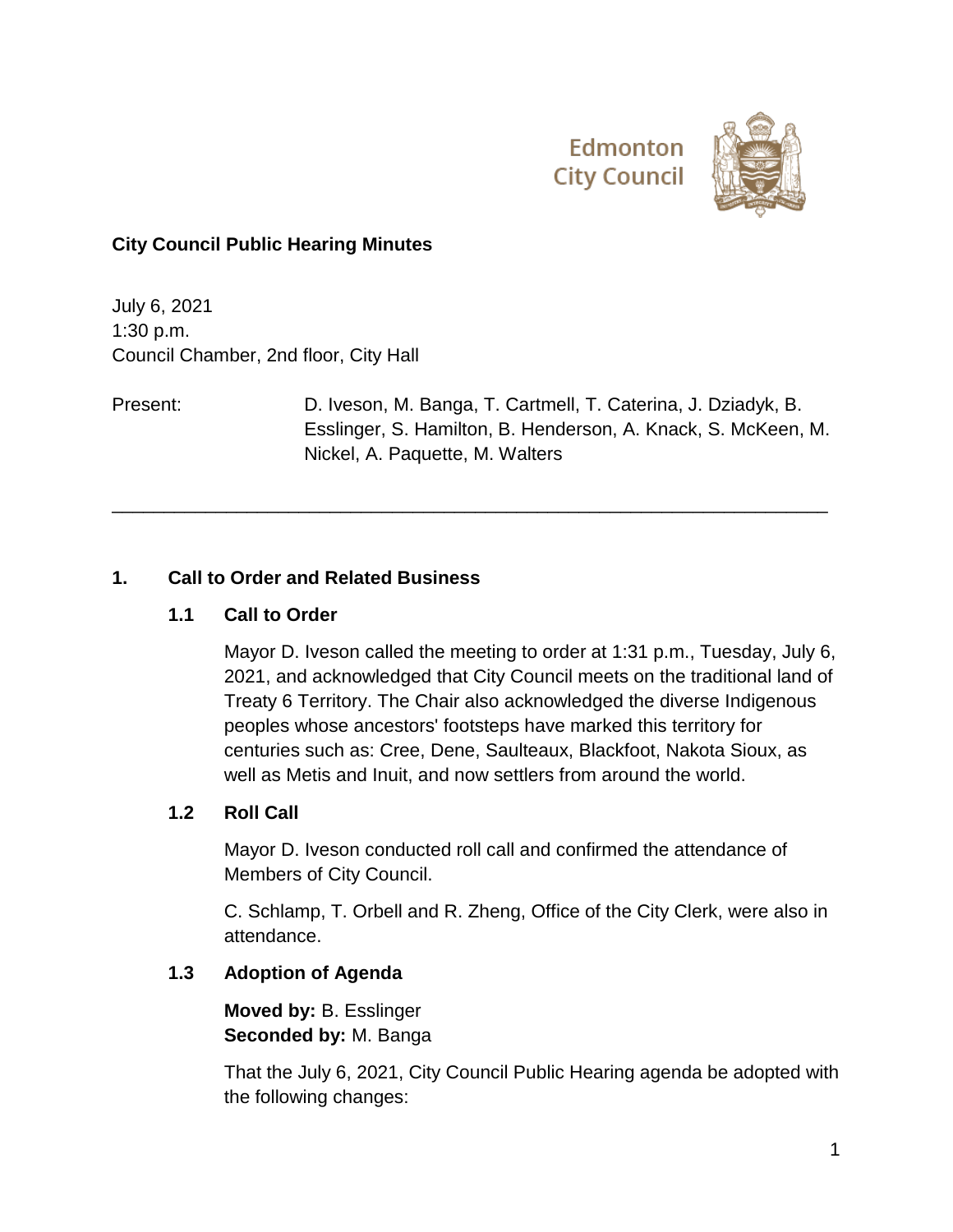## Addition:

 3.22 Charter Bylaw 19735 - To allow for small scale infill development, Glenora

#### Deletion:

3.6 Winterburn Industrial Area Reserve Removal

In Favour (13): D. Iveson, M. Banga, T. Cartmell, T. Caterina, J. Dziadyk, B. Esslinger, S. Hamilton, B. Henderson, A. Knack, S. McKeen, M. Nickel, A. Paquette, and M. Walters

## **Motion Carried (13 to 0)**

#### **1.4 Protocol Items**

There were no Protocol Items.

## **2. Explanation of Public Hearing Process**

#### **2.1 Call for Persons to Speak**

Mayor D. Iveson explained the public hearing process. C. Schlamp, Office of the City Clerk, asked whether there were any persons present to speak to the following bylaws:

## **Charter Bylaw 19736**

The following speakers registered in favour:

- 1. C. Johnston, Beljan Development Management (to answer questions only)
- 2. C. Dulaba, Beljan Development Management (to answer questions only)

The following speaker registered in opposition:

1. A. Smith

## **Charter Bylaw 19765**

The following speaker registered in favour:

1. R. Eidick, Eins Development Consulting Ltd. (to answer questions only)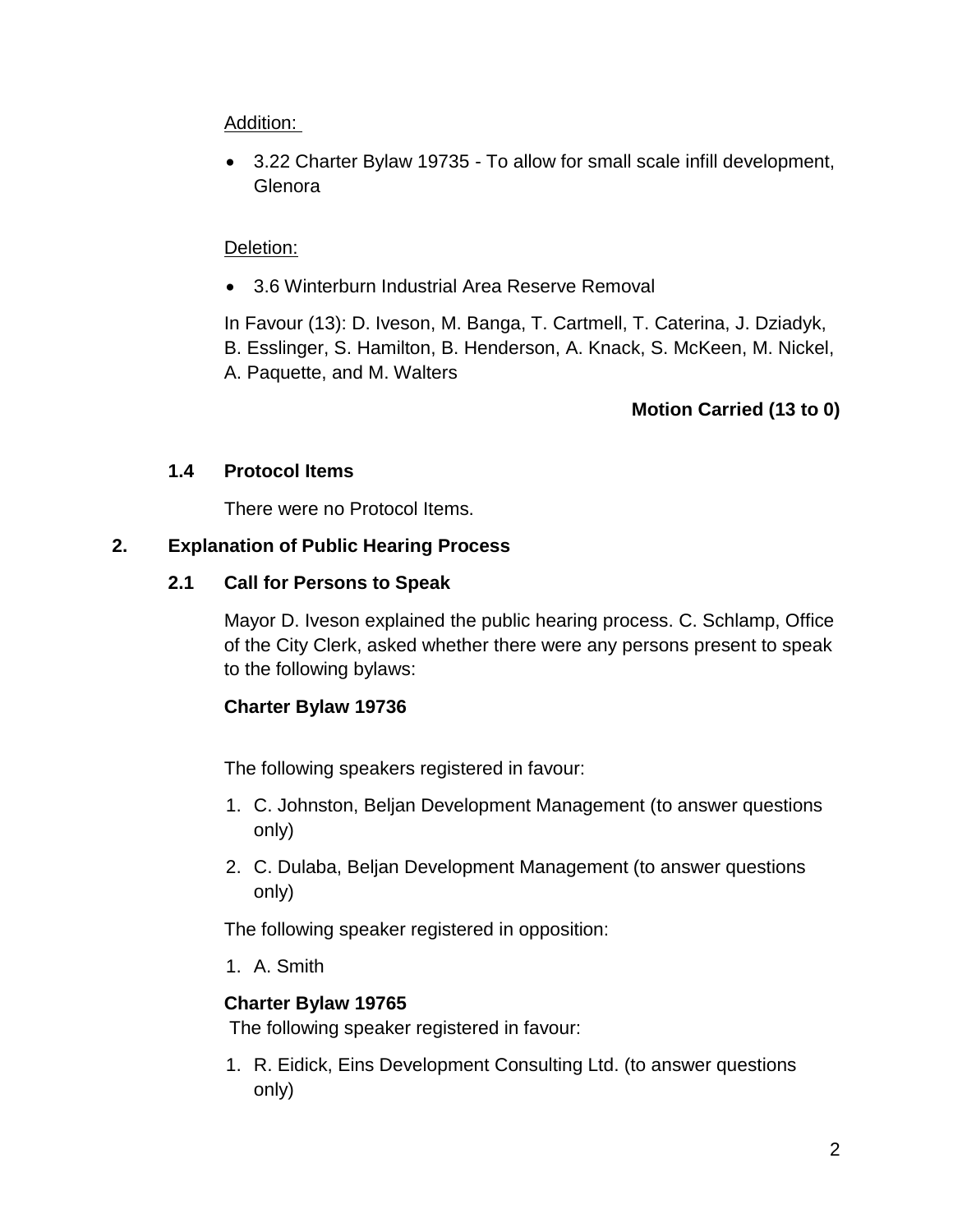### **Charter Bylaw 19777**

The following speakers registered in favour:

- 1. P. Tsoukalas, Brookfield Residential (to answer questions only)
- 2. E. Shillington, Stantec (to answer questions only)

### **Charter Bylaw 19760**

There were no speakers registered to the passing of Charter Bylaw 19760.

## **Charter Bylaw 19761**

The following speakers registered in favour:

- 1. M. Veldtman, Canada One Auto Group (to answer questions only)
- 2. M. Tofsrud, Canada One Auto Group (to answer questions only)

#### **Item 3.6**

This item was deleted from the agenda (see item 3.1).

## **Charter Bylaw 19730**

The following speaker registered in favour:

1. T. Portigal, City of Edmonton (to answer questions only)

## **Bylaw 19769 and Charter Bylaw 19770**

There were no speakers registered to the passing of Bylaw 19769 and Charter Bylaw 19770.

## **Charter Bylaw 19762**

The following speaker registered in favour:

1. G. Bell, Alair Homes (to answer questions only)

## **Bylaw 19763 and Charter Bylaw 19764**

The following speakers registered in favour:

- 1. M. Neumann (to answer questions only)
- 2. A. Stewart, Scheffer Andrew (to answer questions only)

## **Bylaw 19772**

The following speaker registered in favour:

1. M. Hundert (to answer questions only)

## **Charter Bylaw 19778**

The following speaker registered in favour: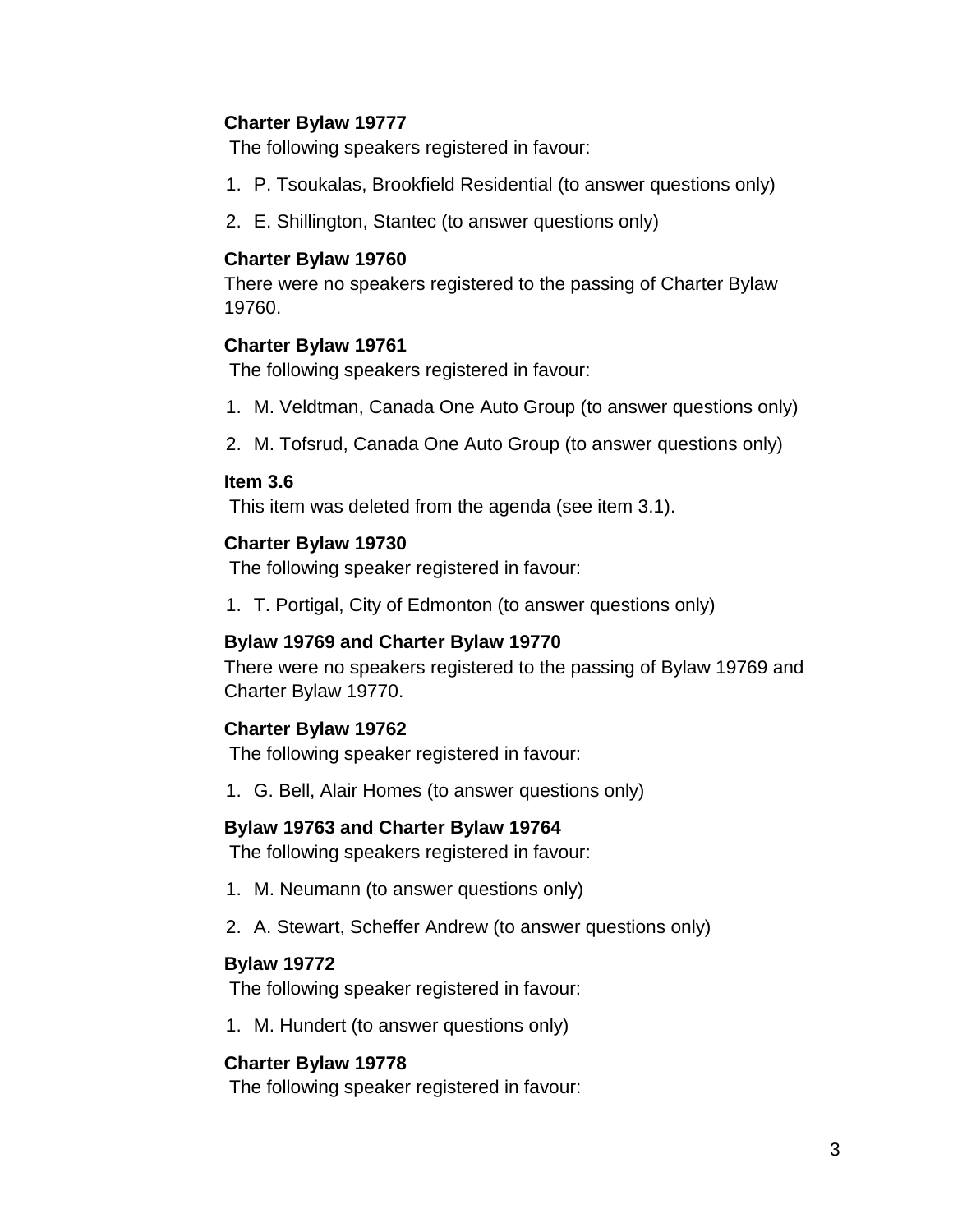1. J. Papineau, Eins Development Consulting Ltd. (to answer questions only)

#### **Charter Bylaw 19780**

There were no speakers registered to the passing of Charter Bylaw 19780.

### **Charter Bylaw 19779**

The following speaker registered in favour:

1. I. Kogan, Caliber Master Builder Ltd. (to answer questions only)

#### **Charter Bylaw 19768**

The following speaker registered in favour

- 1. C. Jersak, Situate Inc. (to answer questions only)
- 2. R. Haynes, Haynes Homes (to answer questions only)

#### **Bylaw 19750 and Charter Bylaw 19751**

The following speakers registered in favour:

- 1. C. Kirsop, City of Edmonton
- 2. B. Jarocki, City of Edmonton (to answer questions only)
- 3. C. Kjenner, City of Edmonton

The following speaker registered in opposition:

1. B. Peel

#### **Bylaw 19752 and Charter Bylaw 19753**

The following speakers registered in favour:

- 1. C. Kirsop, City of Edmonton
- 2. B. Jarocki, City of Edmonton (to answer questions only)
- 3. C. Kjenner, City of Edmonton
- 4. L. Anders

The following speakers registered in opposition:

- 1. D. Rutherford, Brownstone 1 Strata Corporation
- 2. J. Genoud
- 3. B. Vandekemp, Brownstone II Condominium Board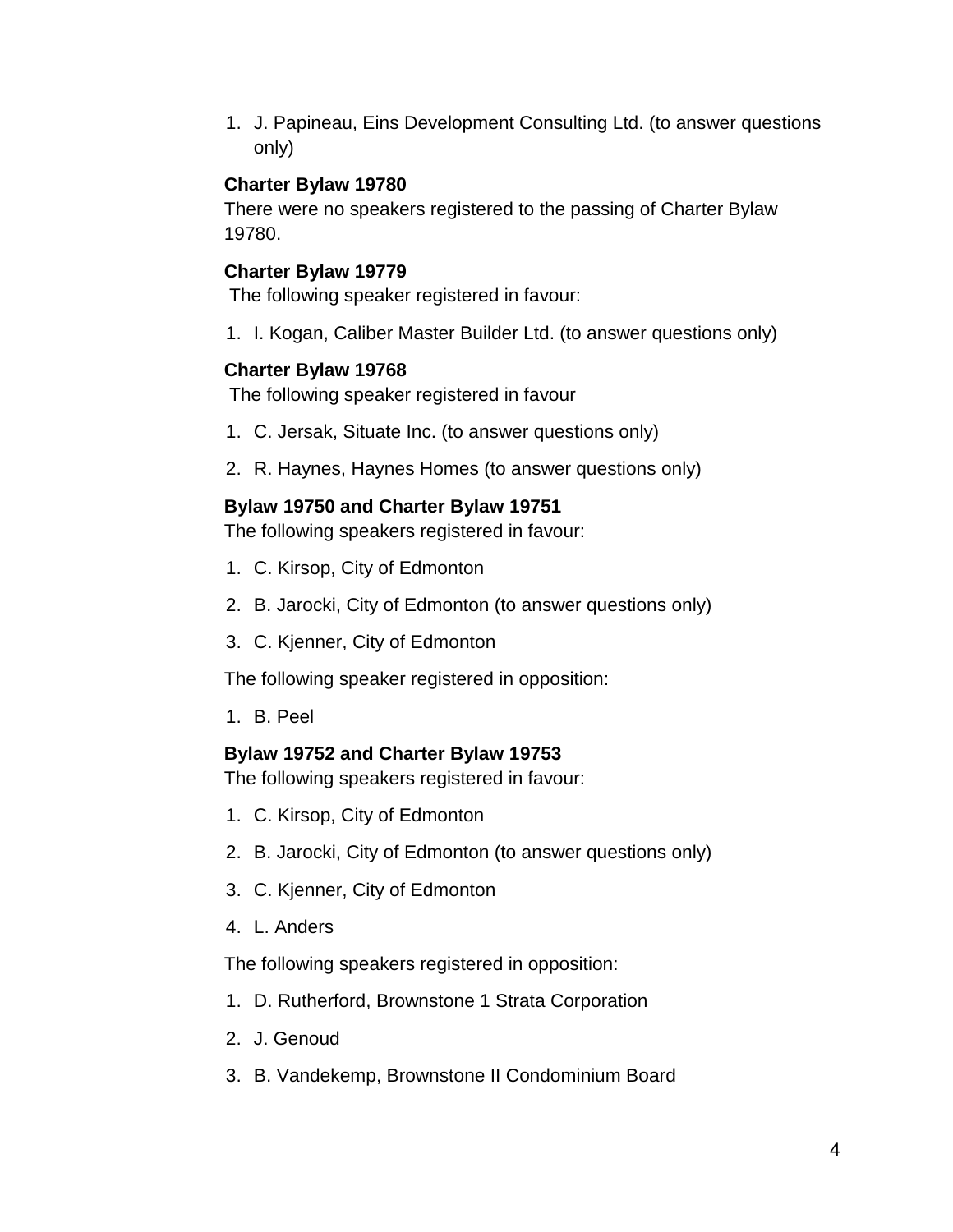- 4. I. Reed
- 5. S. Bolton, Parkallen Community League
- 6. D. Eckel
- 7. R. Palpal-latoc

### **Charter Bylaw 19735**

The following speaker registered in favour:

1. N. Nath, Ndura Developments

The following speakers registered in opposition:

- 1. L. Odynski
- 2. T. Bachynski
- 3. J. Barth
- 4. D. Kabaroff
- 5. A. Xiao
- 6. D. Johnson
- 7. B. Finlay
- 8. C. Lefebvre
- 9. M. Johnson

#### **3. Bylaws and Related Reports**

**Moved by:** T. Caterina **Seconded by:** M. Nickel

That the Public Hearing on the following Bylaws be closed:

- 3.2 Charter Bylaw 19765 To allow for commercial uses, Blue Quill
- 3.3 Charter Bylaw 19777 To allow for a range of low density residential housing, The Orchards At Ellerslie
- 3.4 Charter Bylaw 19760 To allow for a range of industrial business uses, Alberta Park Industrial
- 3.5 Charter Bylaw 19761 To add the General Industrial Use, limited to an auto body shop to the existing list of uses, Rampart Industrial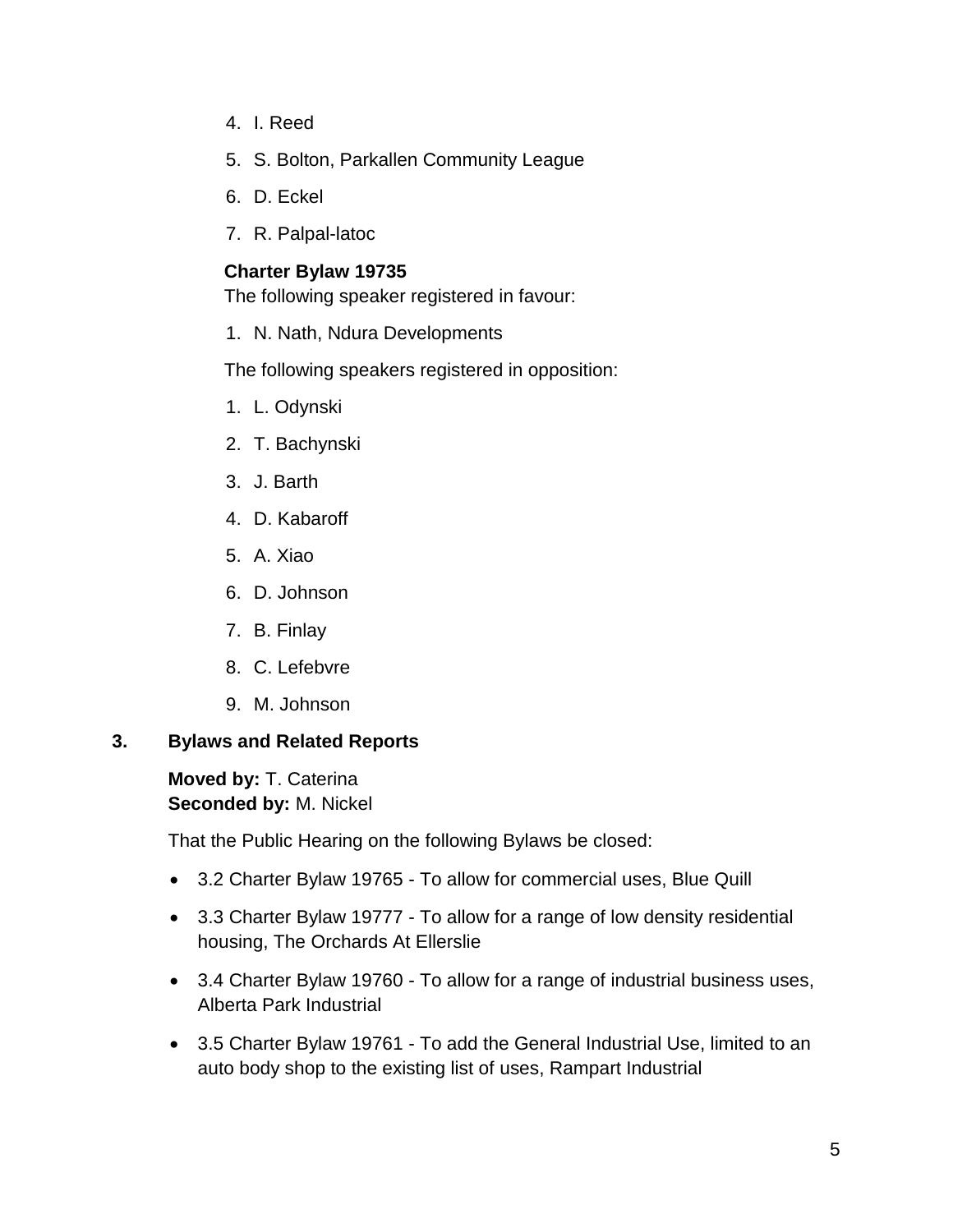- 3.8 Bylaw 19769 To allow for the closure of the north-south lane located north of 76 Avenue NW, approximately 95 metres west of 112 Street NW, McKernan
- 3.9 Charter Bylaw 19770 To allow for the expansion of an Emergency and Protective Services building, McKernan
- 3.10 Charter Bylaw 19762 To allow for ground oriented multi-unit housing, Glenwood
- 3.13 Bylaw 19772 Closure of a portion of 111 Avenue NW road right-of-way, located west of 120 Street NW, Queen Mary Park
- 3.14 Charter Bylaw 19778 To allow for small scale infill development, **Pleasantview**

## **Motion Carried (13 to 0)**

#### **Moved by:** T. Caterina **Seconded by:** M. Nickel

That the following Bylaws be read a first time:

- 3.2 Charter Bylaw 19765 To allow for commercial uses, Blue Quill
- 3.3 Charter Bylaw 19777 To allow for a range of low density residential housing, The Orchards At Ellerslie
- 3.4 Charter Bylaw 19760 To allow for a range of industrial business uses, Alberta Park Industrial
- 3.5 Charter Bylaw 19761 To add the General Industrial Use, limited to an auto body shop to the existing list of uses, Rampart Industrial
- 3.8 Bylaw 19769 To allow for the closure of the north-south lane located north of 76 Avenue NW, approximately 95 metres west of 112 Street NW, McKernan
- 3.9 Charter Bylaw 19770 To allow for the expansion of an Emergency and Protective Services building, McKernan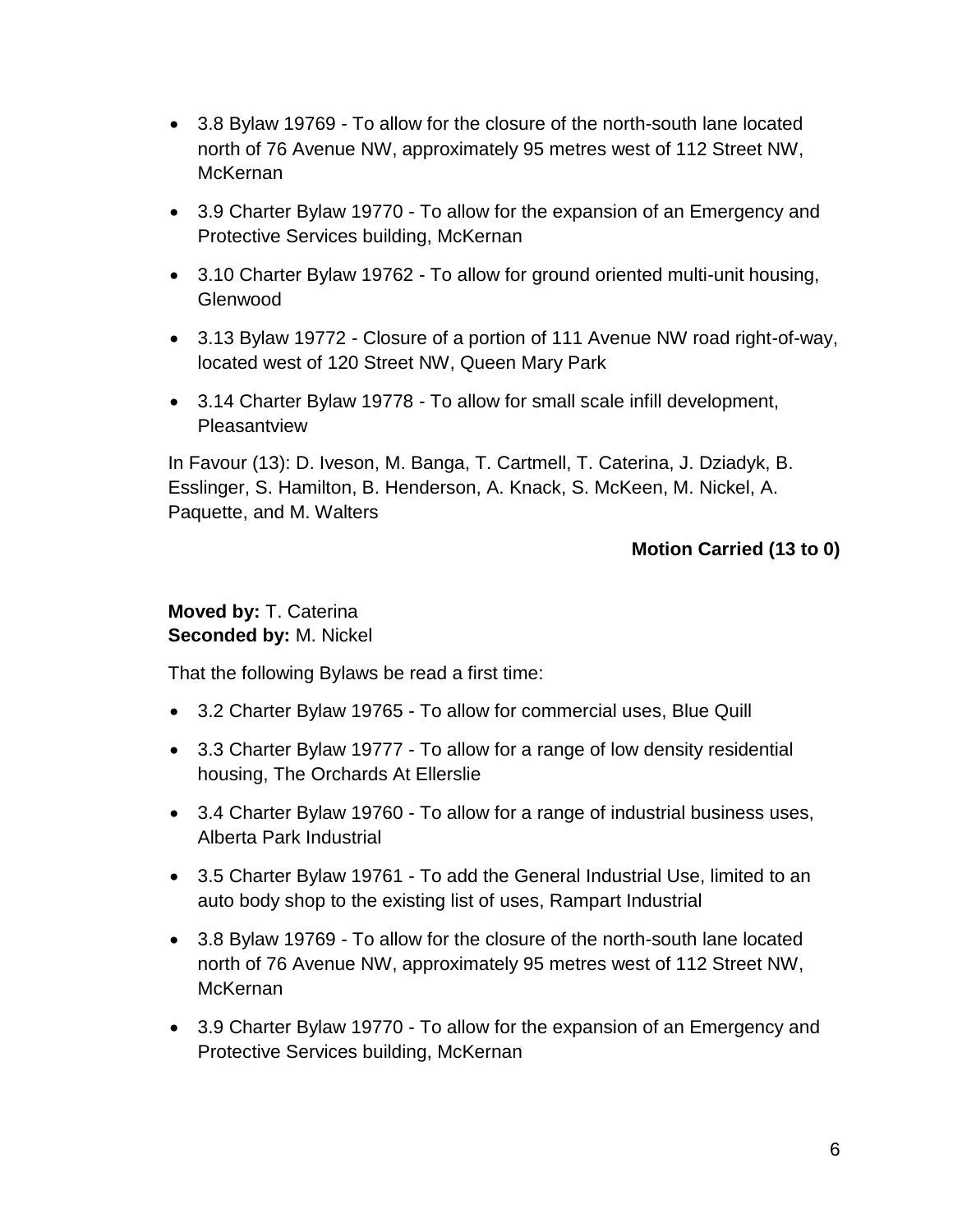- 3.10 Charter Bylaw 19762 To allow for ground oriented multi-unit housing, Glenwood
- 3.13 Bylaw 19772 Closure of a portion of 111 Avenue NW road right-of-way, located west of 120 Street NW, Queen Mary Park
- 3.14 Charter Bylaw 19778 To allow for small scale infill development, **Pleasantview**

# **Motion Carried (13 to 0)**

## **Moved by:** T. Caterina **Seconded by:** M. Nickel

That the following Bylaws be read a second time:

- 3.2 Charter Bylaw 19765 To allow for commercial uses, Blue Quill
- 3.3 Charter Bylaw 19777 To allow for a range of low density residential housing, The Orchards At Ellerslie
- 3.4 Charter Bylaw 19760 To allow for a range of industrial business uses, Alberta Park Industrial
- 3.5 Charter Bylaw 19761 To add the General Industrial Use, limited to an auto body shop to the existing list of uses, Rampart Industrial
- 3.8 Bylaw 19769 To allow for the closure of the north-south lane located north of 76 Avenue NW, approximately 95 metres west of 112 Street NW, **McKernan**
- 3.9 Charter Bylaw 19770 To allow for the expansion of an Emergency and Protective Services building, McKernan
- 3.10 Charter Bylaw 19762 To allow for ground oriented multi-unit housing, Glenwood
- 3.13 Bylaw 19772 Closure of a portion of 111 Avenue NW road right-of-way, located west of 120 Street NW, Queen Mary Park
- 3.14 Charter Bylaw 19778 To allow for small scale infill development, **Pleasantview**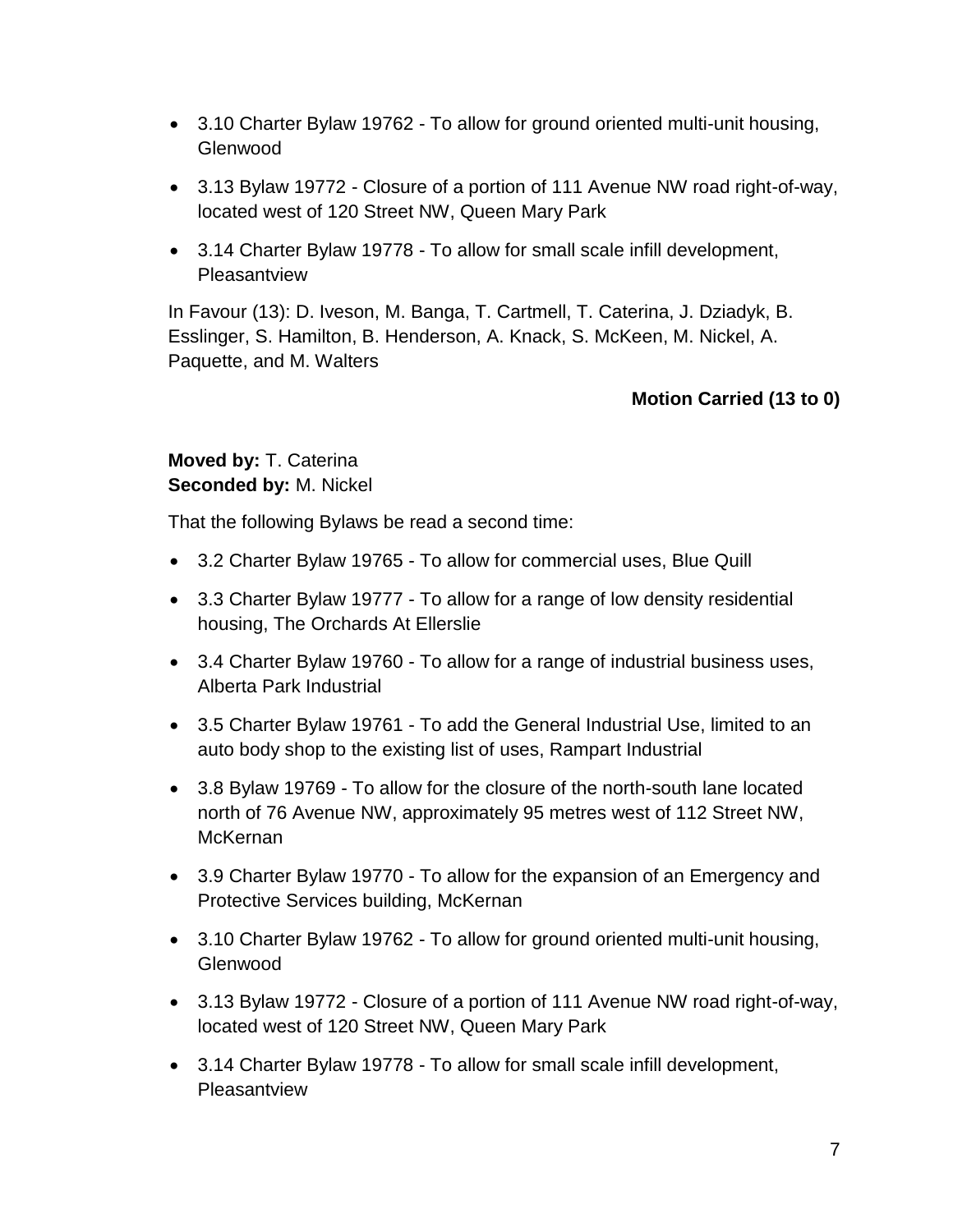# **Motion Carried (13 to 0)**

# **Moved by:** T. Caterina **Seconded by:** M. Nickel

That the following Bylaws be considered for third reading:

- 3.2 Charter Bylaw 19765 To allow for commercial uses, Blue Quill
- 3.3 Charter Bylaw 19777 To allow for a range of low density residential housing, The Orchards At Ellerslie
- 3.4 Charter Bylaw 19760 To allow for a range of industrial business uses, Alberta Park Industrial
- 3.5 Charter Bylaw 19761 To add the General Industrial Use, limited to an auto body shop to the existing list of uses, Rampart Industrial
- 3.8 Bylaw 19769 To allow for the closure of the north-south lane located north of 76 Avenue NW, approximately 95 metres west of 112 Street NW, McKernan
- 3.9 Charter Bylaw 19770 To allow for the expansion of an Emergency and Protective Services building, McKernan
- 3.10 Charter Bylaw 19762 To allow for ground oriented multi-unit housing, Glenwood
- 3.13 Bylaw 19772 Closure of a portion of 111 Avenue NW road right-of-way, located west of 120 Street NW, Queen Mary Park
- 3.14 Charter Bylaw 19778 To allow for small scale infill development, **Pleasantview**

In Favour (13): D. Iveson, M. Banga, T. Cartmell, T. Caterina, J. Dziadyk, B. Esslinger, S. Hamilton, B. Henderson, A. Knack, S. McKeen, M. Nickel, A. Paquette, and M. Walters

## **Motion Carried (13 to 0)**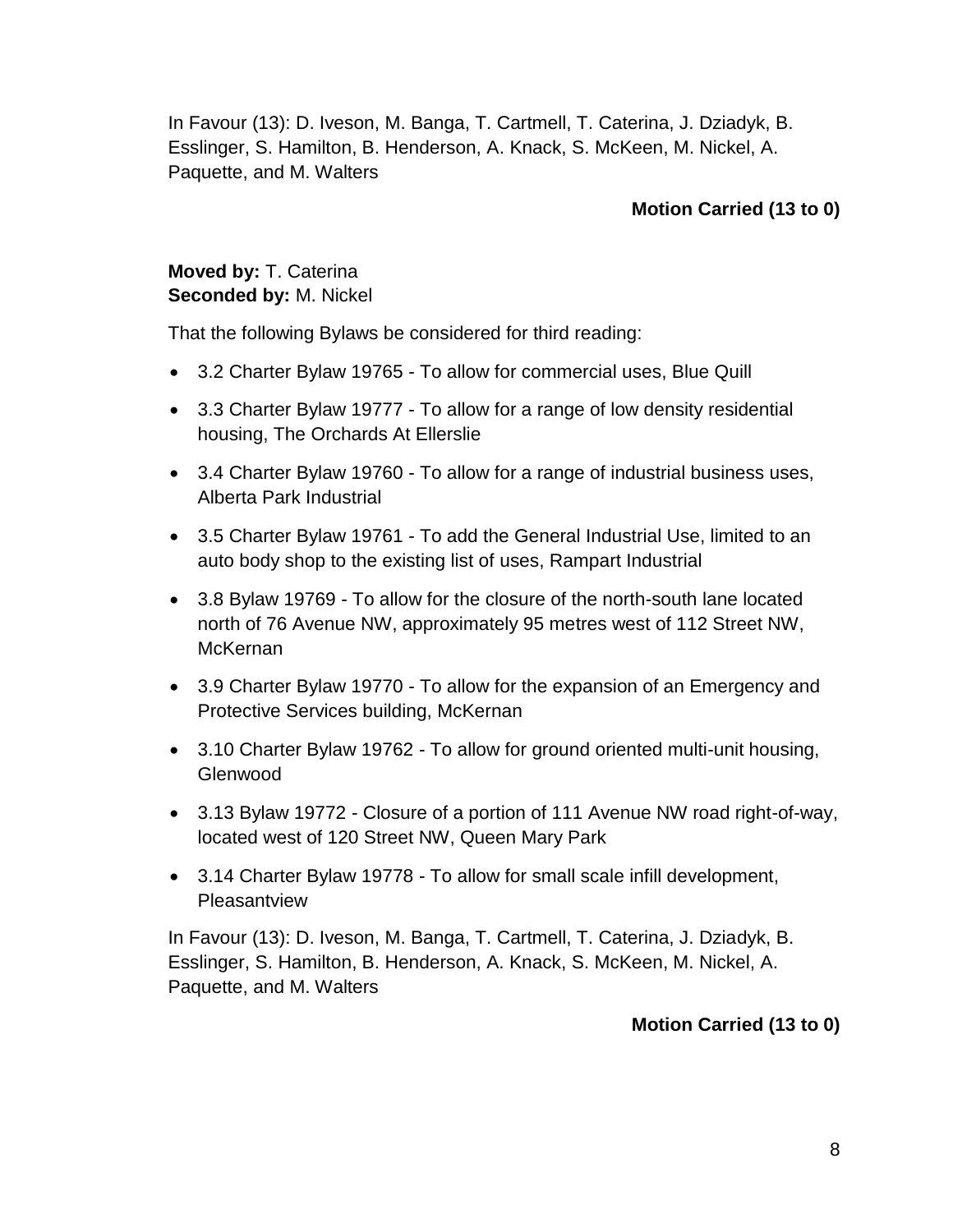## **Moved by:** T. Caterina **Seconded by:** M. Nickel

That the following Bylaws be read a third time:

- 3.2 Charter Bylaw 19765 To allow for commercial uses, Blue Quill
- 3.3 Charter Bylaw 19777 To allow for a range of low density residential housing, The Orchards At Ellerslie
- 3.4 Charter Bylaw 19760 To allow for a range of industrial business uses, Alberta Park Industrial
- 3.5 Charter Bylaw 19761 To add the General Industrial Use, limited to an auto body shop to the existing list of uses, Rampart Industrial
- 3.8 Bylaw 19769 To allow for the closure of the north-south lane located north of 76 Avenue NW, approximately 95 metres west of 112 Street NW, McKernan
- 3.9 Charter Bylaw 19770 To allow for the expansion of an Emergency and Protective Services building, McKernan
- 3.10 Charter Bylaw 19762 To allow for ground oriented multi-unit housing, Glenwood
- 3.13 Bylaw 19772 Closure of a portion of 111 Avenue NW road right-of-way, located west of 120 Street NW, Queen Mary Park
- 3.14 Charter Bylaw 19778 To allow for small scale infill development, **Pleasantview**

In Favour (13): D. Iveson, M. Banga, T. Cartmell, T. Caterina, J. Dziadyk, B. Esslinger, S. Hamilton, B. Henderson, A. Knack, S. McKeen, M. Nickel, A. Paquette, and M. Walters

# **Motion Carried (13 to 0)**

# **3.1 Charter Bylaw 19736 - To add Cannabis Retail Sales and other commercial uses to an existing neighbourhood shopping centre, Daly Grove**

The following member of Administration's delegation made a presentation:

• T. Ford, Urban Planning and Economy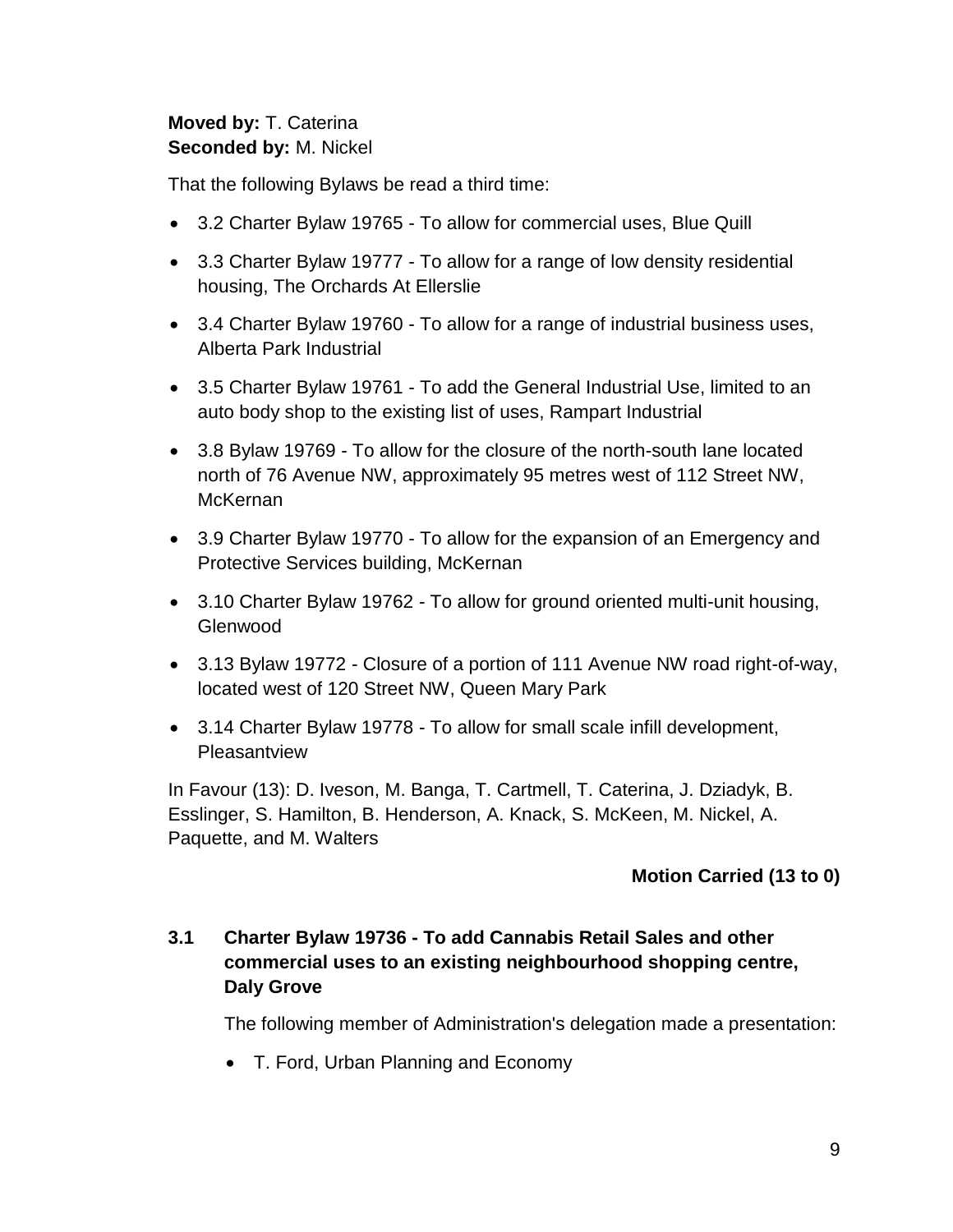The following speaker made a presentation and answered questions in opposition:

A. Smith

The following member of Administration's delegation answered questions:

• T. Ford, Urban Planning and Economy

Mayor D. Iveson asked if there was anyone in attendance who wished to speak to new information.

The following speaker answered questions:

C. Dulaba, Beljan Development Management

The following member of Administration's delegation answered questions:

J. Inkpen, Office of the City Manager (Legal Services)

Mayor D. Iveson asked if there was anyone in attendance who wished to speak to new information. There was no one.

**Moved by:** M. Banga **Seconded by:** M. Nickel

That the Public Hearing on Charter Bylaw 19736 be closed.

In Favour (13): D. Iveson, M. Banga, T. Cartmell, T. Caterina, J. Dziadyk, B. Esslinger, S. Hamilton, B. Henderson, A. Knack, S. McKeen, M. Nickel, A. Paquette, and M. Walters

# **Motion Carried (13 to 0)**

# **Moved by:** M. Banga **Seconded by:** M. Nickel

That Charter Bylaw 19736 be read a first time.

In Favour (13): D. Iveson, M. Banga, T. Cartmell, T. Caterina, J. Dziadyk, B. Esslinger, S. Hamilton, B. Henderson, A. Knack, S. McKeen, M. Nickel, A. Paquette, and M. Walters

# **Motion Carried (13 to 0)**

**Moved by:** M. Banga **Seconded by:** M. Nickel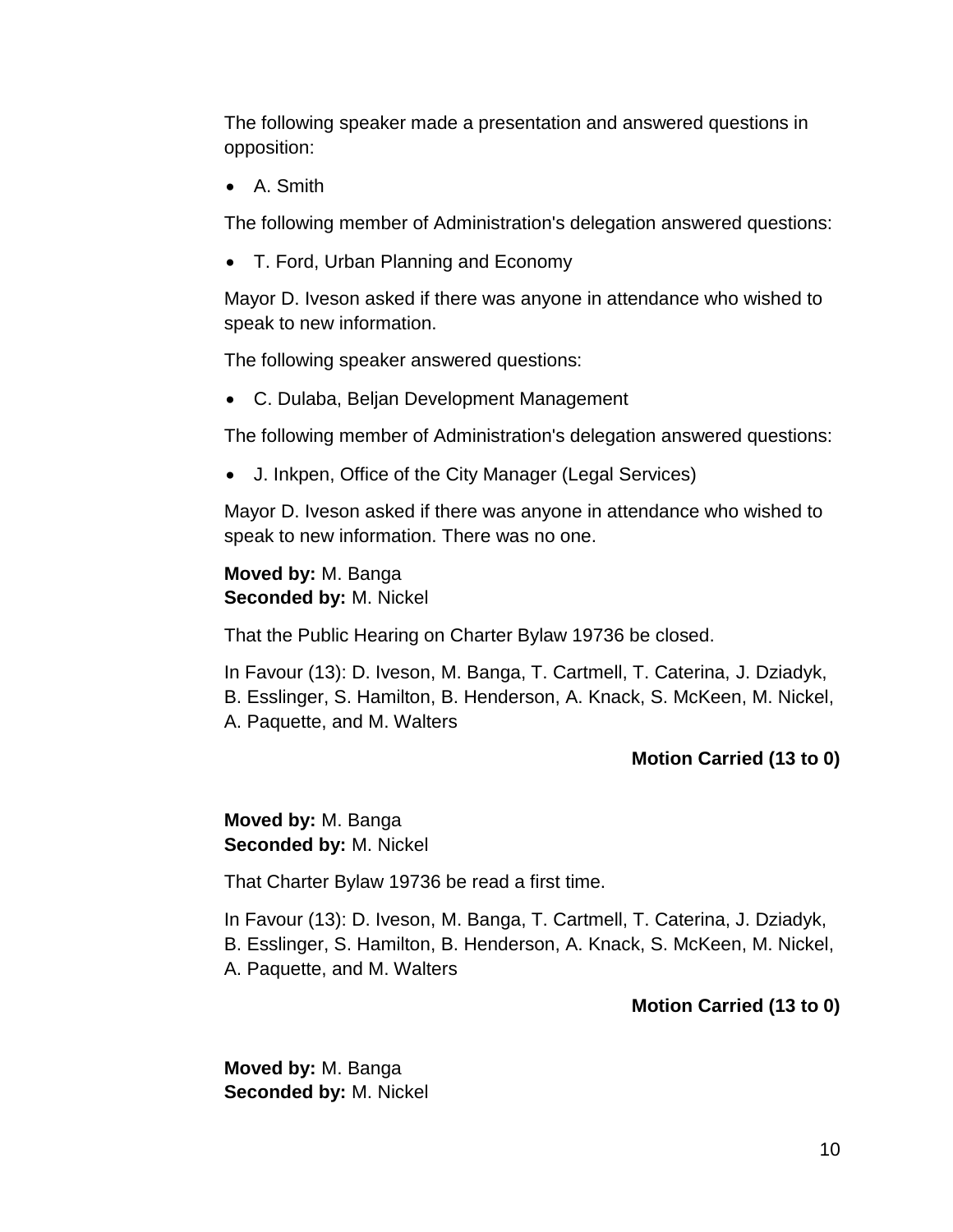That Charter Bylaw 19736 be read a second time.

In Favour (13): D. Iveson, M. Banga, T. Cartmell, T. Caterina, J. Dziadyk, B. Esslinger, S. Hamilton, B. Henderson, A. Knack, S. McKeen, M. Nickel, A. Paquette, and M. Walters

### **Motion Carried (13 to 0)**

## **Moved by:** M. Banga **Seconded by:** M. Nickel

That Charter Bylaw 19736 be considered for third reading.

In Favour (13): D. Iveson, M. Banga, T. Cartmell, T. Caterina, J. Dziadyk, B. Esslinger, S. Hamilton, B. Henderson, A. Knack, S. McKeen, M. Nickel, A. Paquette, and M. Walters

#### **Motion Carried (13 to 0)**

### **Moved by:** M. Banga **Seconded by:** M. Nickel

That Charter Bylaw 19736 be read a third time.

In Favour (13): D. Iveson, M. Banga, T. Cartmell, T. Caterina, J. Dziadyk, B. Esslinger, S. Hamilton, B. Henderson, A. Knack, S. McKeen, M. Nickel, A. Paquette, and M. Walters

#### **Motion Carried (13 to 0)**

#### **3.2 Charter Bylaw 19765 - To allow for commercial uses, Blue Quill**

This item was not selected for debate and was dealt with as part of item 3. Charter Bylaw 19765 received three readings.

#### **3.3 Charter Bylaw 19777 - To allow for a range of low density residential housing, The Orchards At Ellerslie**

This item was not selected for debate and was dealt with as part of item 3. Charter Bylaw 19777 received three readings.

**3.4 Charter Bylaw 19760 - To allow for a range of industrial business uses, Alberta Park Industrial**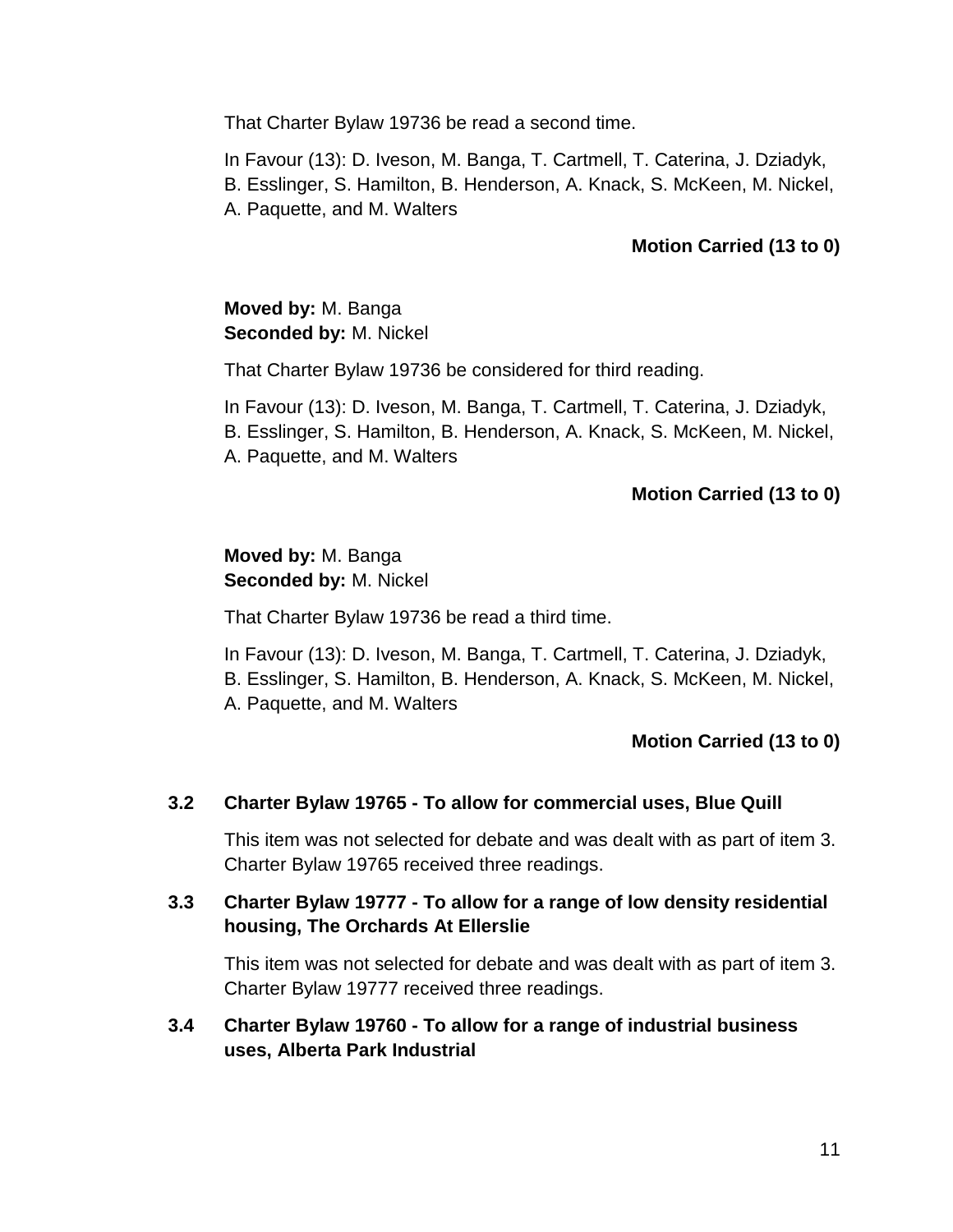This item was not selected for debate and was dealt with as part of item 3. Charter Bylaw 19760 received three readings.

## **3.5 Charter Bylaw 19761 - To add the General Industrial Use, limited to an auto body shop to the existing list of uses, Rampart Industrial**

This item was not selected for debate and was dealt with as part of item 3. Charter Bylaw 19761 received three readings.

#### **3.6 Winterburn Industrial Area Reserve Removal**

This item was deleted from the agenda (see item 1.3).

### **3.7 Charter Bylaw 19730 - To allow for the use of public land for active and passive recreational uses, Downtown**

**Moved by:** S. McKeen **Seconded by:** D. Iveson

That the Public Hearing on Charter Bylaw 19730 be closed.

In Favour (13): D. Iveson, M. Banga, T. Cartmell, T. Caterina, J. Dziadyk, B. Esslinger, S. Hamilton, B. Henderson, A. Knack, S. McKeen, M. Nickel, A. Paquette, and M. Walters

## **Motion Carried (13 to 0)**

## **Moved by:** S. McKeen **Seconded by:** D. Iveson

That Charter Bylaw 19730 be read a first time.

In Favour (13): D. Iveson, M. Banga, T. Cartmell, T. Caterina, J. Dziadyk, B. Esslinger, S. Hamilton, B. Henderson, A. Knack, S. McKeen, M. Nickel, A. Paquette, and M. Walters

## **Motion Carried (13 to 0)**

# **Moved by:** S. McKeen **Seconded by:** D. Iveson

That Charter Bylaw 19730 be read a second time.

In Favour (13): D. Iveson, M. Banga, T. Cartmell, T. Caterina, J. Dziadyk, B. Esslinger, S. Hamilton, B. Henderson, A. Knack, S. McKeen, M. Nickel, A. Paquette, and M. Walters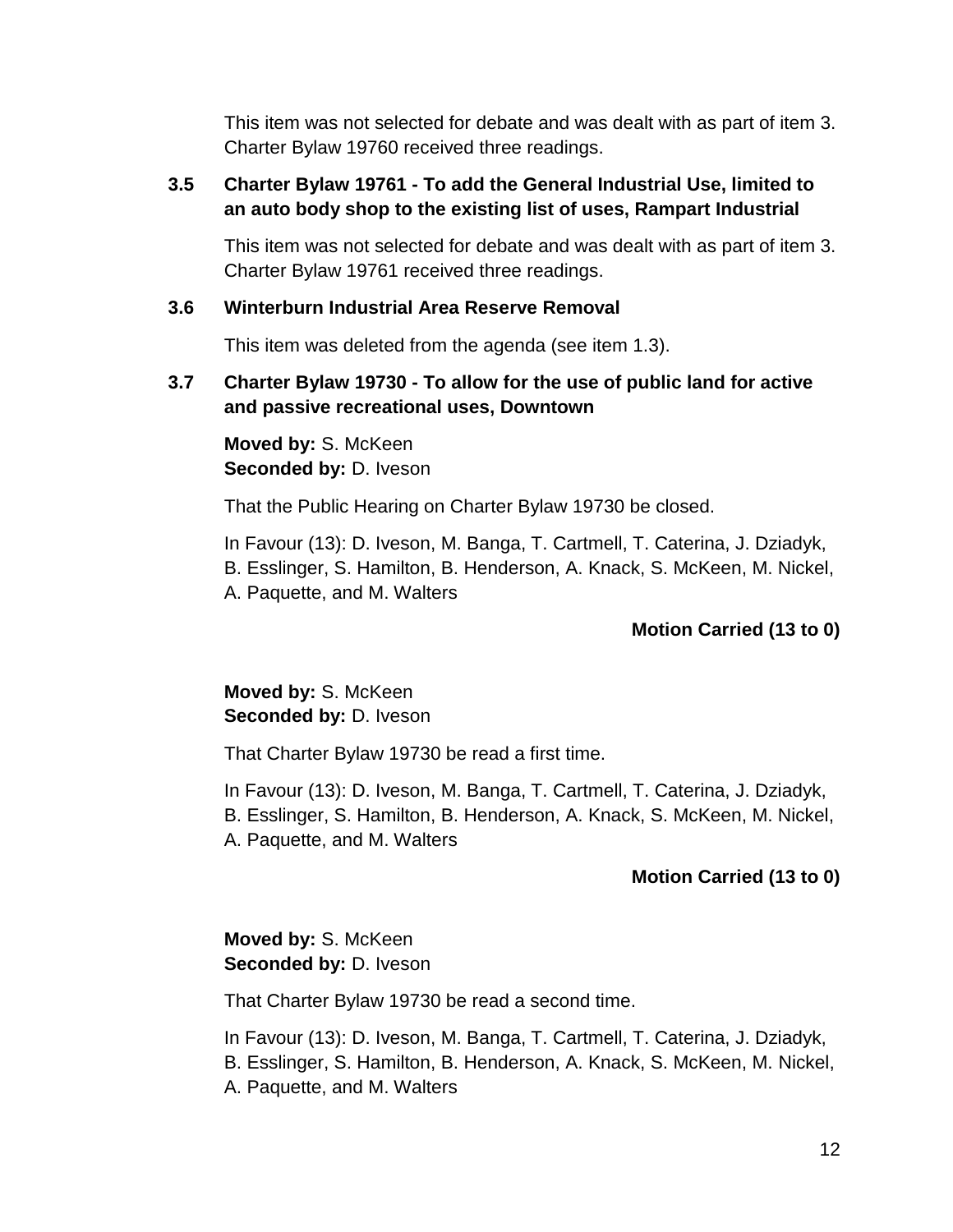**Moved by:** S. McKeen **Seconded by:** D. Iveson

That Charter Bylaw 19730 be considered for third reading.

In Favour (13): D. Iveson, M. Banga, T. Cartmell, T. Caterina, J. Dziadyk, B. Esslinger, S. Hamilton, B. Henderson, A. Knack, S. McKeen, M. Nickel, A. Paquette, and M. Walters

# **Motion Carried (13 to 0)**

# **Moved by:** S. McKeen **Seconded by:** D. Iveson

That Charter Bylaw 19730 be read a third time.

In Favour (13): D. Iveson, M. Banga, T. Cartmell, T. Caterina, J. Dziadyk, B. Esslinger, S. Hamilton, B. Henderson, A. Knack, S. McKeen, M. Nickel, A. Paquette, and M. Walters

## **Motion Carried (13 to 0)**

# **3.8 Bylaw 19769 - To allow for the closure of the north-south lane located north of 76 Avenue NW, approximately 95 metres west of 112 Street NW, McKernan**

This item was not selected for debate and was dealt with as part of item 3. Bylaw 19769 received three readings.

## **3.9 Charter Bylaw 19770 - To allow for the expansion of an Emergency and Protective Services building, McKernan**

This item was not selected for debate and was dealt with as part of item 3. Charter Bylaw 19770 received three readings.

# **3.10 Charter Bylaw 19762 - To allow for ground oriented multi-unit housing, Glenwood**

This item was not selected for debate and was dealt with as part of item 3. Charter Bylaw 19762 received three readings.

## **3.11 Bylaw 19763 - Amendment to the Griesbach Neighbourhood Area Structure Plan**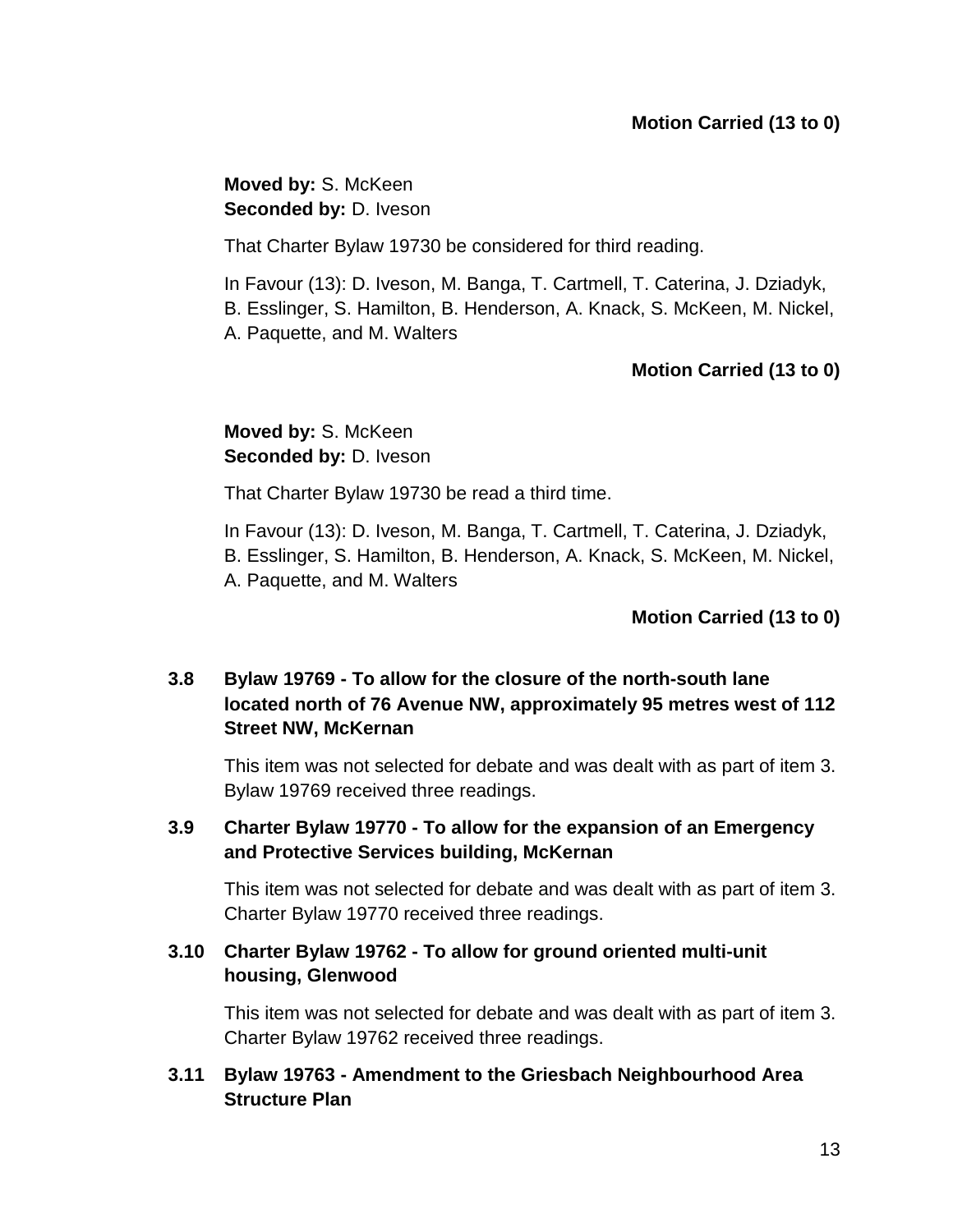# **3.12 Charter Bylaw 19764 - To allow for the development of a multi-unit apartment, Griesbach**

Bylaw 19763 and Charter Bylaw 19764 were dealt with together.

The following speakers answered questions in favour:

- M. Neumann
- A. Stewart, Scheffer Andrew

Mayor D. Iveson asked if there was anyone in attendance who wished to speak to new information. There was no one.

**Moved by:** B. Esslinger **Seconded by:** M. Nickel

That the Public Hearing on Bylaw 19763 and Charter Bylaw 19764 be closed.

In Favour (13): D. Iveson, M. Banga, T. Cartmell, T. Caterina, J. Dziadyk, B. Esslinger, S. Hamilton, B. Henderson, A. Knack, S. McKeen, M. Nickel, A. Paquette, and M. Walters

## **Motion Carried (13 to 0)**

**Moved by:** B. Esslinger **Seconded by:** M. Nickel

That Bylaw 19763 and Charter Bylaw 19764 be read a first time.

In Favour (13): D. Iveson, M. Banga, T. Cartmell, T. Caterina, J. Dziadyk, B. Esslinger, S. Hamilton, B. Henderson, A. Knack, S. McKeen, M. Nickel, A. Paquette, and M. Walters

## **Motion Carried (13 to 0)**

**Moved by:** B. Esslinger **Seconded by:** M. Nickel

That Bylaw 19763 and Charter Bylaw 19764 be read a second time.

In Favour (13): D. Iveson, M. Banga, T. Cartmell, T. Caterina, J. Dziadyk, B. Esslinger, S. Hamilton, B. Henderson, A. Knack, S. McKeen, M. Nickel, A. Paquette, and M. Walters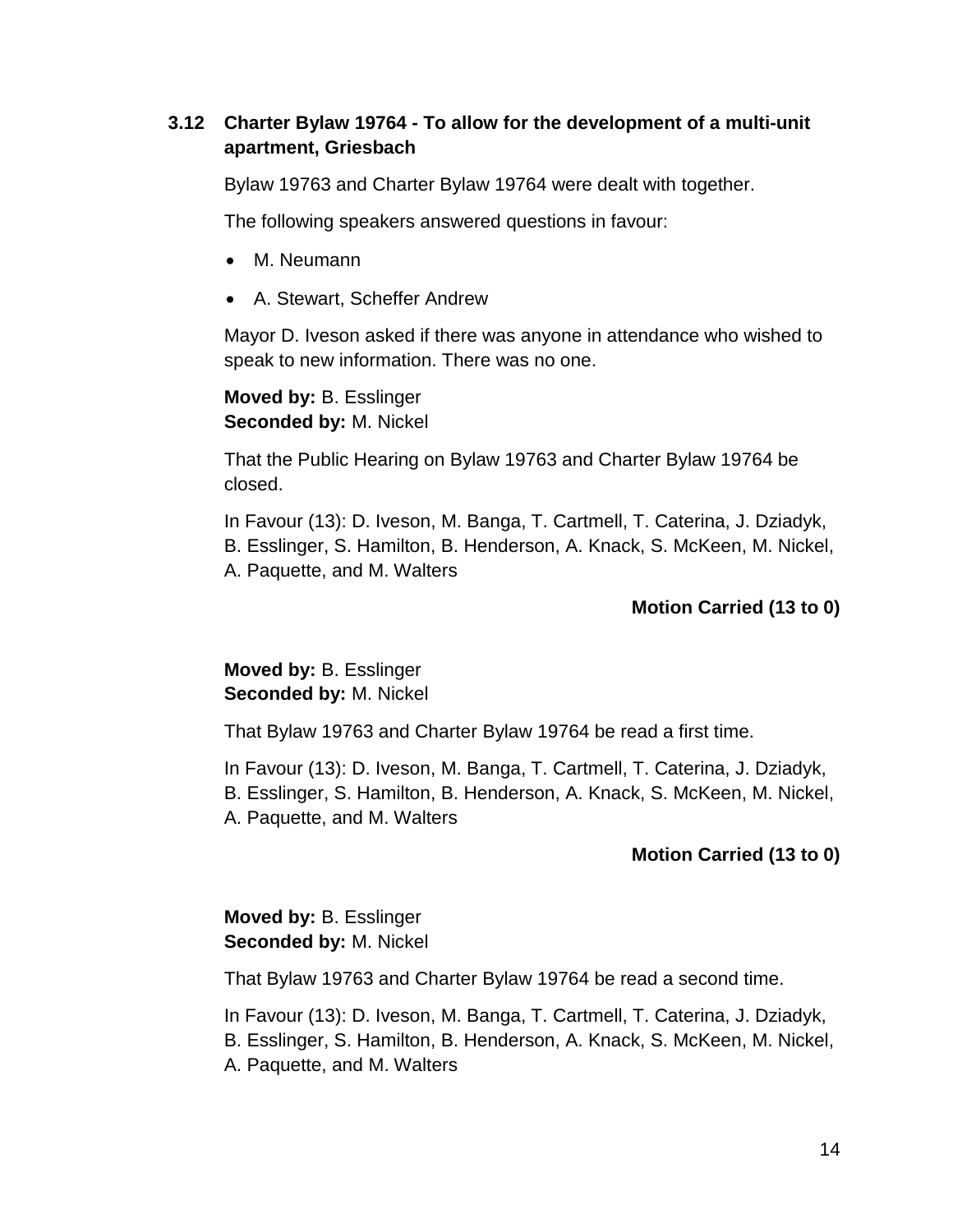**Moved by:** B. Esslinger **Seconded by:** M. Nickel

That Bylaw 19763 and Charter Bylaw 19764 be considered for third reading.

In Favour (13): D. Iveson, M. Banga, T. Cartmell, T. Caterina, J. Dziadyk, B. Esslinger, S. Hamilton, B. Henderson, A. Knack, S. McKeen, M. Nickel, A. Paquette, and M. Walters

# **Motion Carried (13 to 0)**

**Moved by:** B. Esslinger **Seconded by:** M. Nickel

That Bylaw 19763 and Charter Bylaw 19764 be read a third time.

In Favour (13): D. Iveson, M. Banga, T. Cartmell, T. Caterina, J. Dziadyk,

B. Esslinger, S. Hamilton, B. Henderson, A. Knack, S. McKeen, M. Nickel,

A. Paquette, and M. Walters

## **Motion Carried (13 to 0)**

# **3.13 Bylaw 19772 - Closure of a portion of 111 Avenue NW road right-ofway, located west of 120 Street NW, Queen Mary Park**

This item was not selected for debate and was dealt with as part of item 3. Bylaw 19772 received three readings.

# **3.14 Charter Bylaw 19778 - To allow for small scale infill development, Pleasantview**

This item was not selected for debate and was dealt with as part of item 3. Charter Bylaw 19778 received three readings.

# **3.15 Charter Bylaw 19780 - To allow for small scale infill development, West Jasper Place**

The following member of Administration's delegation answered questions:

H. Mikkelsen, Urban Planning and Economy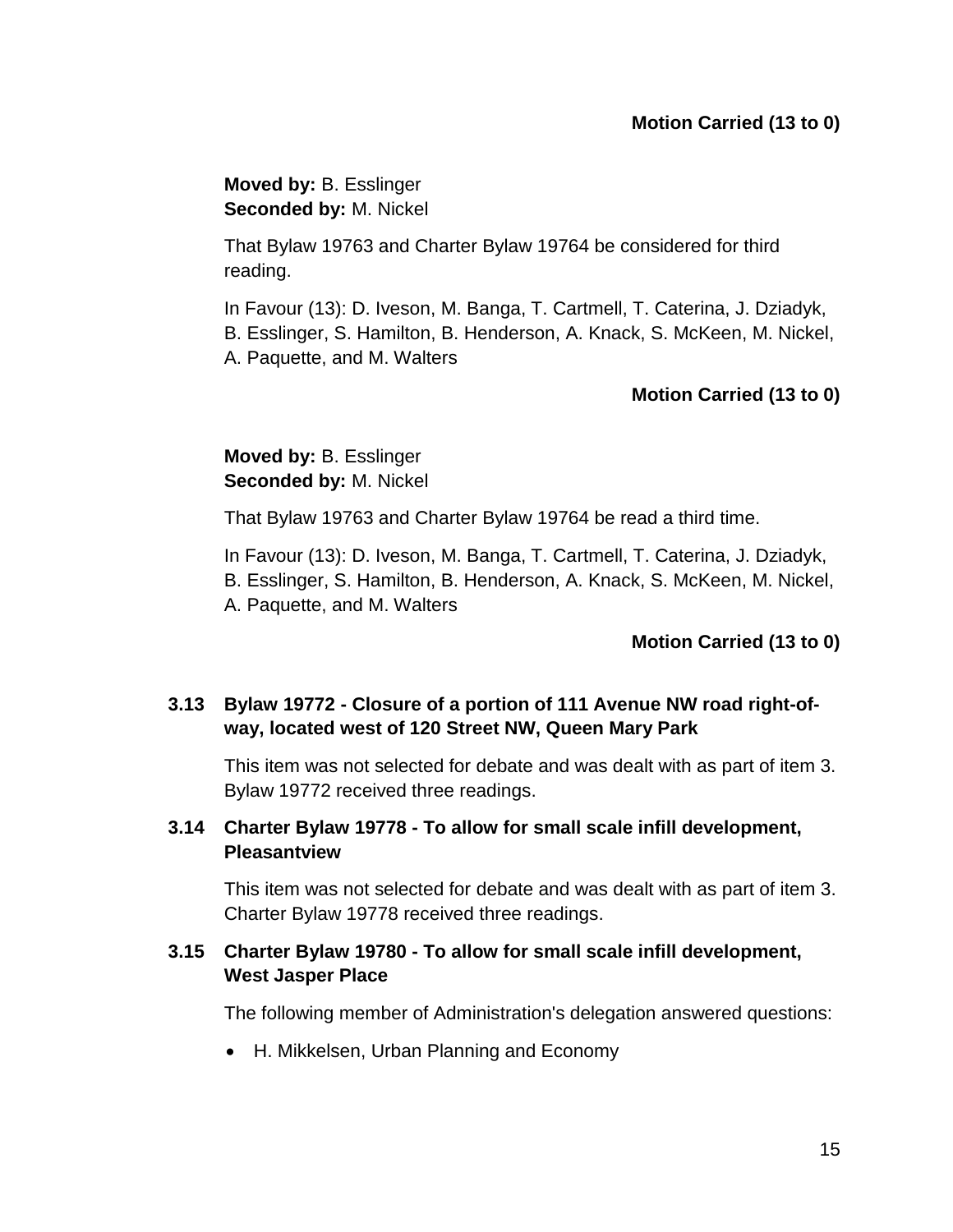Mayor D. Iveson asked if there was anyone in attendance who wished to speak to new information. There was no one.

**Moved by:** A. Knack **Seconded by:** M. Nickel

That the Public Hearing on Charter Bylaw 19780 be closed.

In Favour (13): D. Iveson, M. Banga, T. Cartmell, T. Caterina, J. Dziadyk, B. Esslinger, S. Hamilton, B. Henderson, A. Knack, S. McKeen, M. Nickel, A. Paquette, and M. Walters

## **Motion Carried (13 to 0)**

# **Moved by:** A. Knack **Seconded by:** M. Nickel

That Charter Bylaw 19780 be read a first time.

In Favour (13): D. Iveson, M. Banga, T. Cartmell, T. Caterina, J. Dziadyk, B. Esslinger, S. Hamilton, B. Henderson, A. Knack, S. McKeen, M. Nickel, A. Paquette, and M. Walters

#### **Motion Carried (13 to 0)**

**Moved by:** A. Knack **Seconded by:** M. Nickel

That Charter Bylaw 19780 be read a second time.

In Favour (13): D. Iveson, M. Banga, T. Cartmell, T. Caterina, J. Dziadyk, B. Esslinger, S. Hamilton, B. Henderson, A. Knack, S. McKeen, M. Nickel, A. Paquette, and M. Walters

## **Motion Carried (13 to 0)**

# **Moved by:** A. Knack **Seconded by:** M. Nickel

That Charter Bylaw 19780 be considered for third reading.

In Favour (13): D. Iveson, M. Banga, T. Cartmell, T. Caterina, J. Dziadyk, B. Esslinger, S. Hamilton, B. Henderson, A. Knack, S. McKeen, M. Nickel, A. Paquette, and M. Walters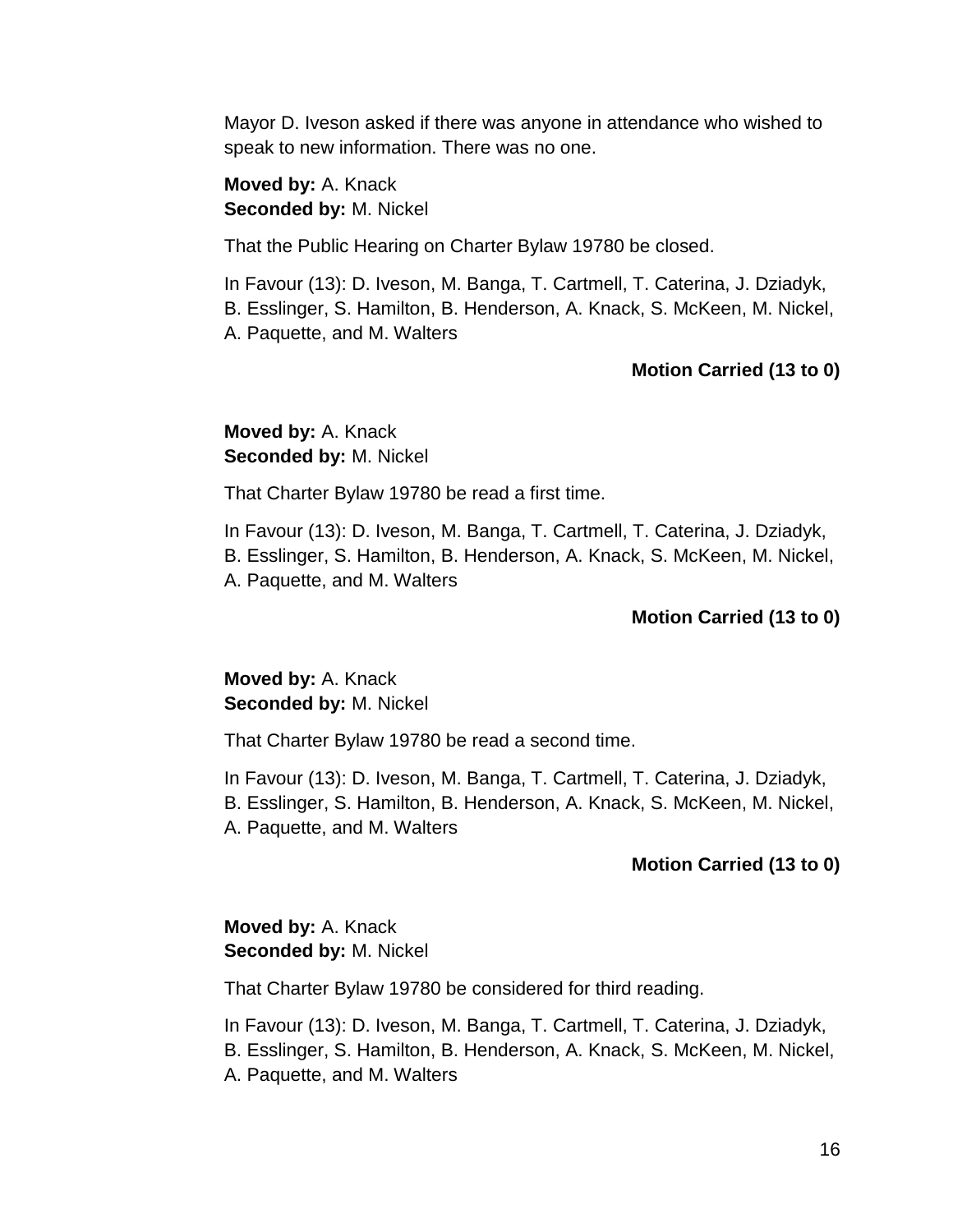**Moved by:** A. Knack **Seconded by:** M. Nickel

That Charter Bylaw 19780 be read a third time.

In Favour (13): D. Iveson, M. Banga, T. Cartmell, T. Caterina, J. Dziadyk, B. Esslinger, S. Hamilton, B. Henderson, A. Knack, S. McKeen, M. Nickel, A. Paquette, and M. Walters

# **Motion Carried (13 to 0)**

# **3.16 Charter Bylaw 19779 - To allow for small scale infill development, West Jasper Place**

The following member of Administration's delegation answered questions:

J. Inkpen, Office of the City Manager (Legal Services)

Mayor D. Iveson asked if there was anyone in attendance who wished to speak to new information. There was no one.

**Moved by:** A. Knack **Seconded by:** M. Nickel

That the Public Hearing on Charter Bylaw 19779 be closed.

In Favour (13): D. Iveson, M. Banga, T. Cartmell, T. Caterina, J. Dziadyk, B. Esslinger, S. Hamilton, B. Henderson, A. Knack, S. McKeen, M. Nickel, A. Paquette, and M. Walters

## **Motion Carried (13 to 0)**

**Moved by:** A. Knack **Seconded by:** M. Nickel

That Charter Bylaw 19779 be read a first time.

In Favour (13): D. Iveson, M. Banga, T. Cartmell, T. Caterina, J. Dziadyk, B. Esslinger, S. Hamilton, B. Henderson, A. Knack, S. McKeen, M. Nickel, A. Paquette, and M. Walters

## **Motion Carried (13 to 0)**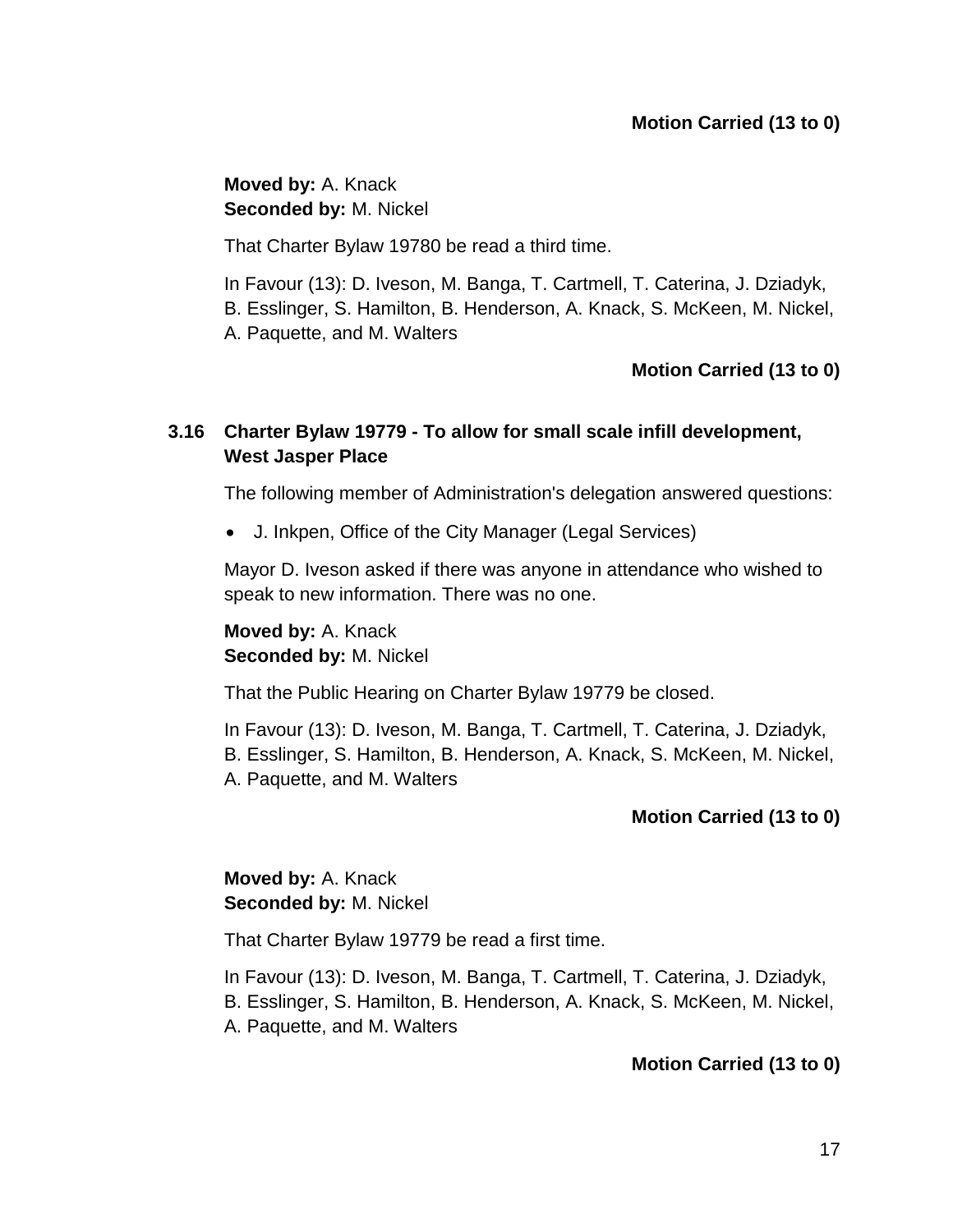## **Moved by:** A. Knack **Seconded by:** M. Nickel

That Charter Bylaw 19779 be read a second time.

In Favour (13): D. Iveson, M. Banga, T. Cartmell, T. Caterina, J. Dziadyk, B. Esslinger, S. Hamilton, B. Henderson, A. Knack, S. McKeen, M. Nickel, A. Paquette, and M. Walters

#### **Motion Carried (13 to 0)**

## **Moved by:** A. Knack **Seconded by:** M. Nickel

That Charter Bylaw 19779 be considered for third reading.

In Favour (13): D. Iveson, M. Banga, T. Cartmell, T. Caterina, J. Dziadyk, B. Esslinger, S. Hamilton, B. Henderson, A. Knack, S. McKeen, M. Nickel, A. Paquette, and M. Walters

## **Motion Carried (13 to 0)**

# **Moved by:** A. Knack **Seconded by:** M. Nickel

That Charter Bylaw 19779 be read a third time.

In Favour (13): D. Iveson, M. Banga, T. Cartmell, T. Caterina, J. Dziadyk, B. Esslinger, S. Hamilton, B. Henderson, A. Knack, S. McKeen, M. Nickel, A. Paquette, and M. Walters

## **Motion Carried (13 to 0)**

# **3.17 Charter Bylaw 19768 - To allow for small scale infill development, Idylwylde**

The following speaker answered questions in favour:

C. Jersak, Situate Inc.

The following members of Administration's delegation answered questions:

- H. Mikkelsen, Urban Planning and Economy
- F. Saeed, Urban Planning and Economy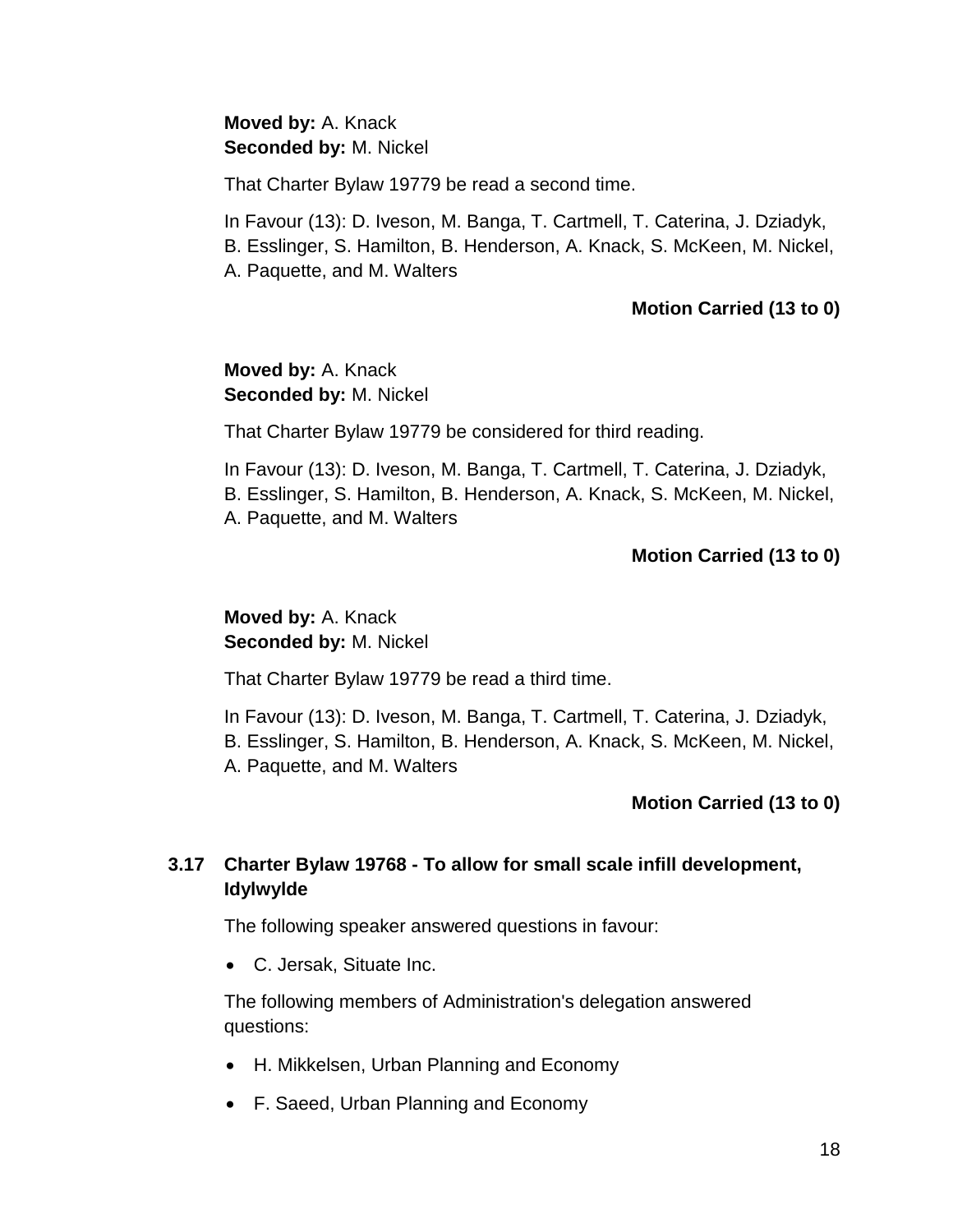Mayor D. Iveson asked if there was anyone in attendance who wished to speak to new information.

The following speaker made a presentation:

C. Jersak

Mayor D. Iveson asked if there was anyone in attendance who wished to speak to new information. There was no one.

## **Moved by:** M. Nickel **Seconded by:** J. Dziadyk

That the Public Hearing on Charter Bylaw 19768 be closed.

In Favour (13): D. Iveson, M. Banga, T. Cartmell, T. Caterina, J. Dziadyk, B. Esslinger, S. Hamilton, B. Henderson, A. Knack, S. McKeen, M. Nickel, A. Paquette, and M. Walters

# **Motion Carried (13 to 0)**

# **Moved by:** M. Banga **Seconded by:** M. Nickel

That Charter Bylaw 19768 be read a first time.

In Favour (4): D. Iveson, M. Banga, S. Hamilton, and M. Walters

Opposed (9): T. Cartmell, T. Caterina, J. Dziadyk, B. Esslinger, B. Henderson, A. Knack, S. McKeen, M. Nickel, and A. Paquette

## **Motion Defeated (4 to 9)**

## **3.18 Bylaw 19750 - Amendment to the Garneau Redevelopment Plan**

# **3.19 Charter Bylaw 19751 - To allow for medium rise Multi-unit Housing, Garneau**

Bylaw 19750 and Charter Bylaw 19751 were dealt with together.

The following member of Administration's delegation made a presentation:

A. McLellan, Urban Planning and Economy

The following speaker made a presentation and answered questions in favour:

C. Kirsop, City of Edmonton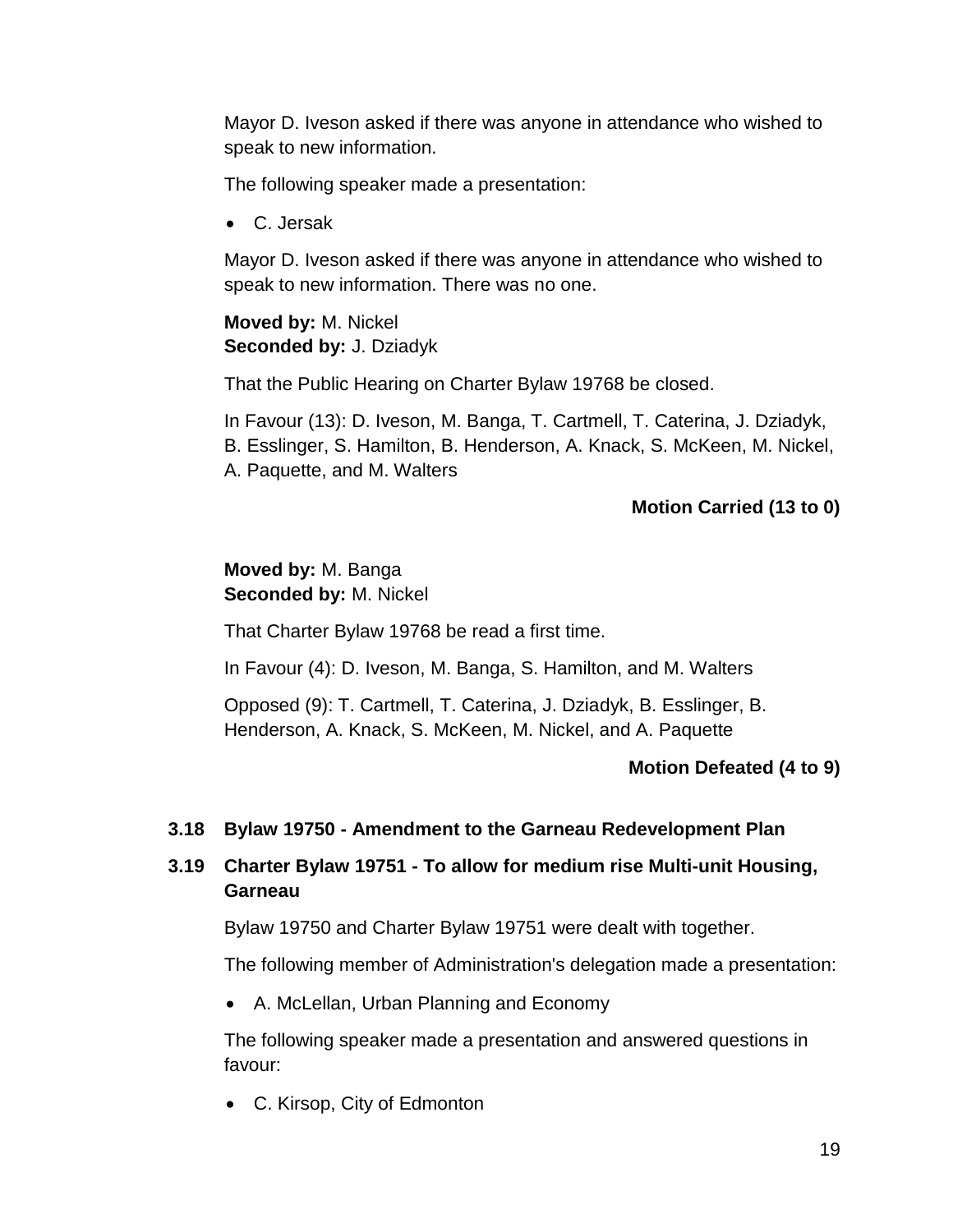The following speakers made presentations in favour:

- B. Jarocki, City of Edmonton
- C. Kjenner, City of Edmonton

The following speaker made a presentation and answered questions in opposition:

B. Peel

The following members of Administration's delegation answered questions:

- J. Inkpen, Office of the City Manager (Legal Services)
- A. McLellan, Urban Planning and Economy

Mayor D. Iveson asked if there was anyone in attendance who wished to speak to new information. There was no one.

### **Moved by:** B. Henderson **Seconded by:** S. McKeen

That the Public Hearing on Bylaw 19750 and Charter Bylaw 19751 be closed.

In Favour (13): D. Iveson, M. Banga, T. Cartmell, T. Caterina, J. Dziadyk, B. Esslinger, S. Hamilton, B. Henderson, A. Knack, S. McKeen, M. Nickel, A. Paquette, and M. Walters

## **Motion Carried (13 to 0)**

**Moved by:** B. Henderson **Seconded by:** S. McKeen

That Bylaw 19750 and Charter Bylaw 19751 be read a first time.

In Favour (13): D. Iveson, M. Banga, T. Cartmell, T. Caterina, J. Dziadyk, B. Esslinger, S. Hamilton, B. Henderson, A. Knack, S. McKeen, M. Nickel, A. Paquette, and M. Walters

## **Motion Carried (13 to 0)**

**Moved by:** B. Henderson **Seconded by:** S. McKeen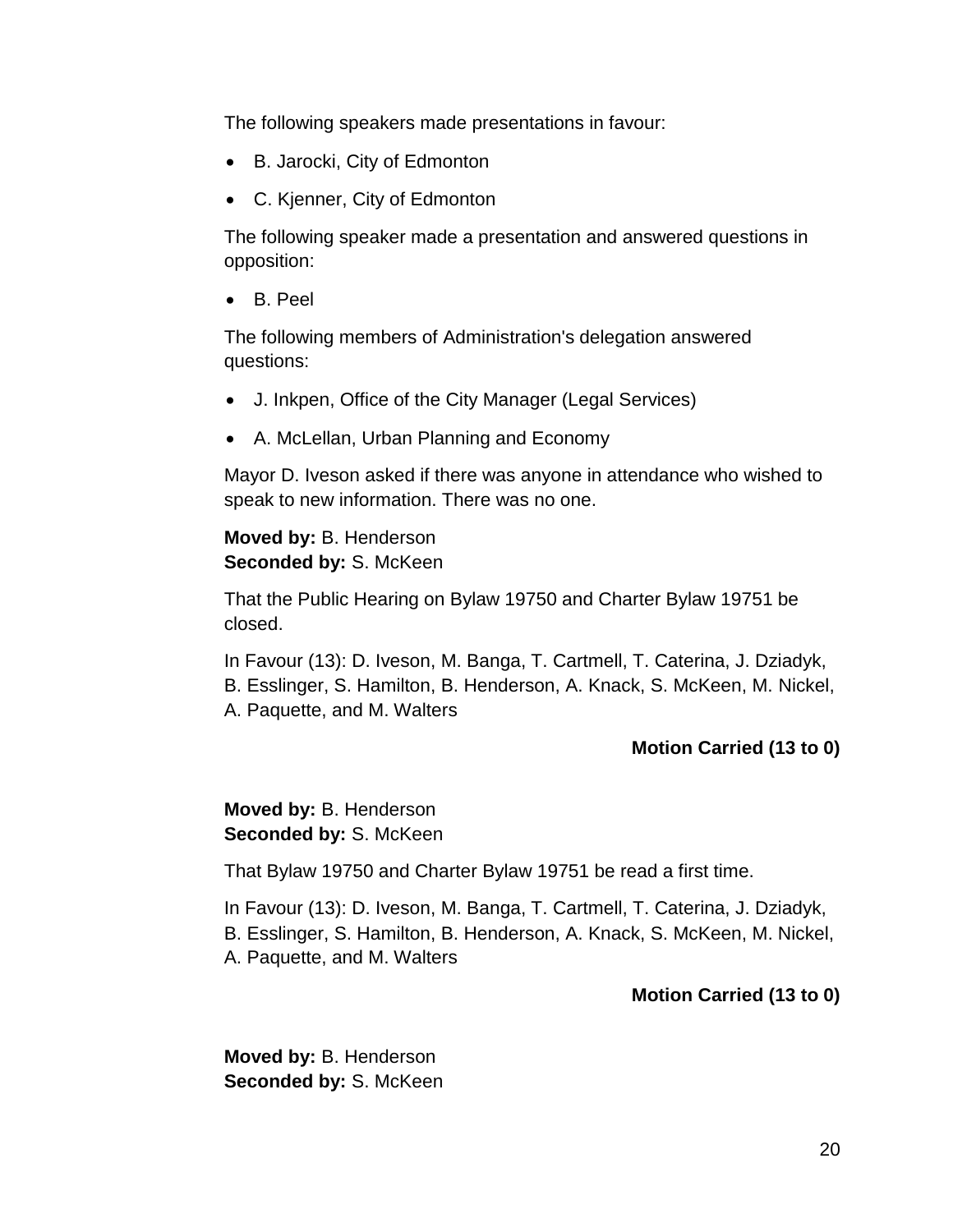That Bylaw 19750 and Charter Bylaw 19751 be read a second time.

In Favour (13): D. Iveson, M. Banga, T. Cartmell, T. Caterina, J. Dziadyk, B. Esslinger, S. Hamilton, B. Henderson, A. Knack, S. McKeen, M. Nickel, A. Paquette, and M. Walters

# **Motion Carried (13 to 0)**

## **Moved by:** B. Henderson **Seconded by: S. McKeen**

That Bylaw 19750 and Charter Bylaw 19751 be considered for third reading.

In Favour (13): D. Iveson, M. Banga, T. Cartmell, T. Caterina, J. Dziadyk, B. Esslinger, S. Hamilton, B. Henderson, A. Knack, S. McKeen, M. Nickel, A. Paquette, and M. Walters

## **Motion Carried (13 to 0)**

## **Moved by:** B. Henderson **Seconded by:** S. McKeen

That Bylaw 19750 and Charter Bylaw 19751 be read a third time.

In Favour (13): D. Iveson, M. Banga, T. Cartmell, T. Caterina, J. Dziadyk, B. Esslinger, S. Hamilton, B. Henderson, A. Knack, S. McKeen, M. Nickel, A. Paquette, and M. Walters

#### **Motion Carried (13 to 0)**

## **3.20 Bylaw 19752 - To amend the 109 Street Corridor Area Redevelopment Plan**

# **3.21 Charter Bylaw 19753 - To allow for medium rise Multi-unit Housing, Queen Alexandra**

Bylaw 19752 and Charter Bylaw 19753 were dealt with together.

The following member of Administration's delegation made a presentation:

A. McLellan, Urban Planning and Economy

The following speaker made a presentation in favour:

• L. Anders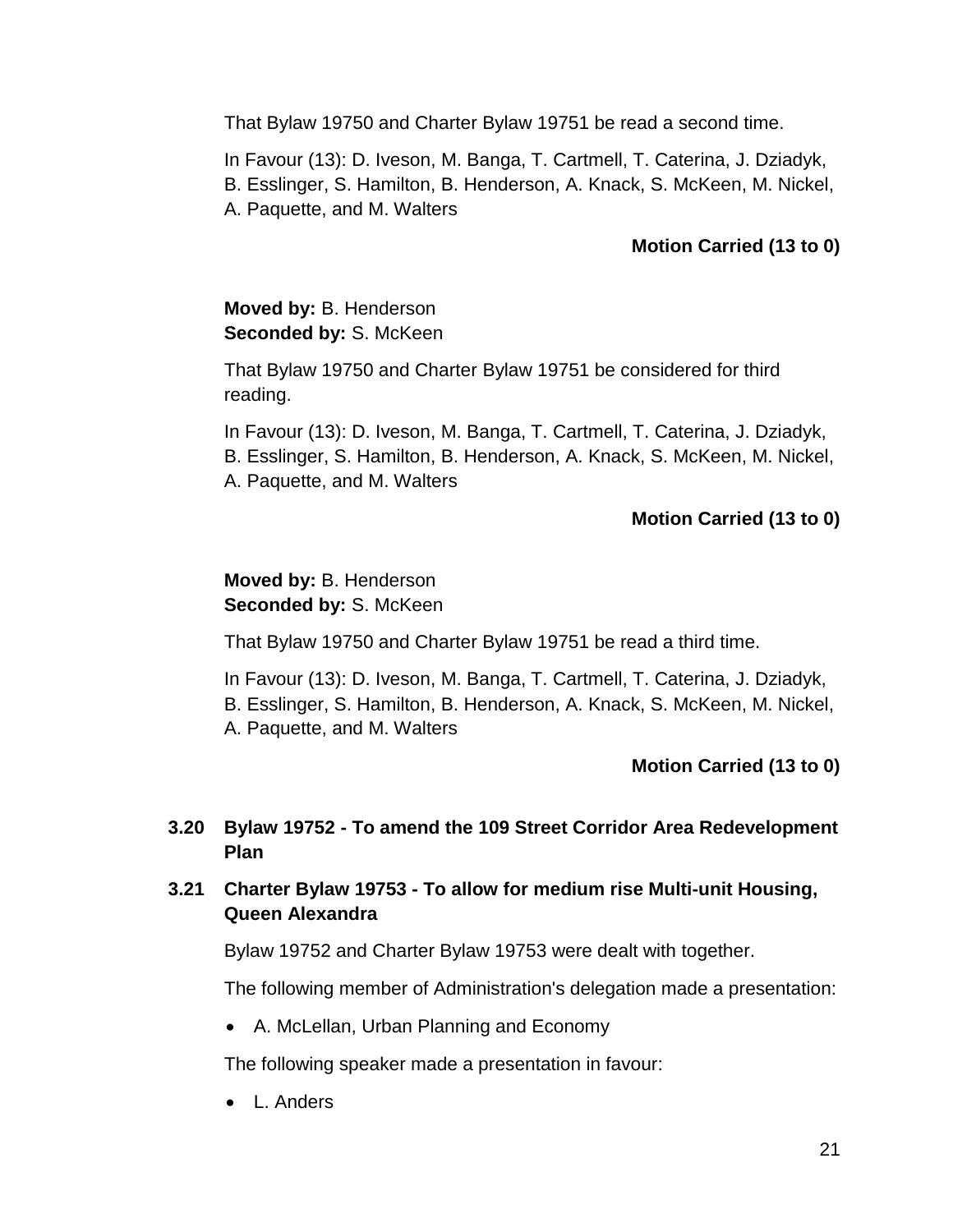The following speakers made presentations and answered questions in favour:

- C. Kirsop, City of Edmonton
- C. Kjenner, City of Edmonton

The following speaker made a presentation in opposition:

R. Palpal-latoc

The following speakers made presentations and answered questions in opposition:

- D. Rutherford, Brownstone 1 Strata Corporation
- B. Vandekemp, Brownstone II Condominium Board
- I. Reed
- S. Bolton, Parkallen Community Allen
- D. Eckel

The following members of Administration's delegation answered questions:

- A. McLellan, Urban Planning and Economy
- J. Inkpen, Office of the City Manager (Legal Services)

Mayor D. Iveson asked if there was anyone in attendance who wished to speak to new information.

The following speakers made presentations:

- L. Anders
- I. Reed

The following speakers made presentations and answered questions:

- C. Kirsop
- C. Kjenner
- B. Vandekemp

Mayor D. Iveson asked if there was anyone in attendance who wished to speak to new information. There was no one.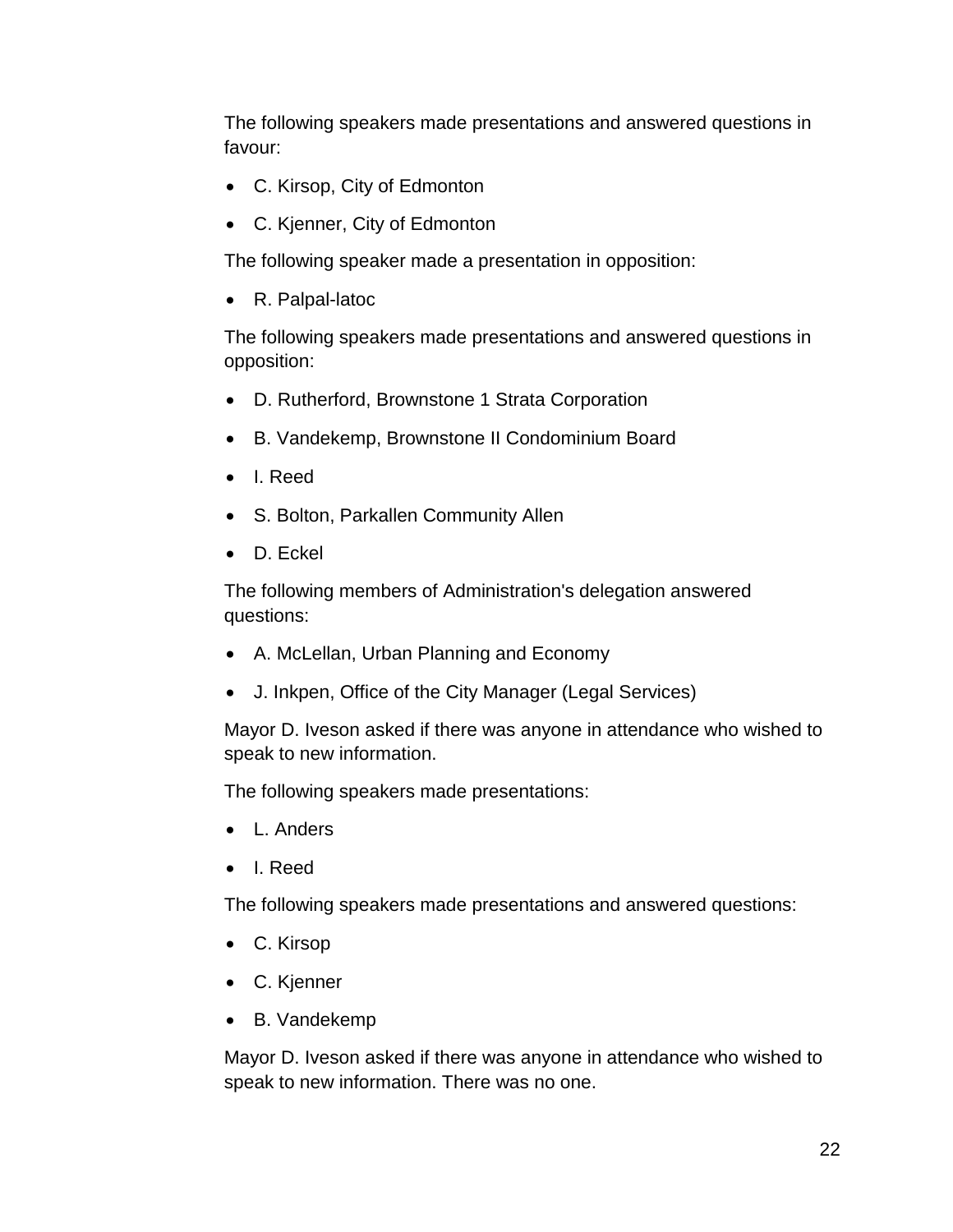#### **Moved by:** B. Henderson **Seconded by:** S. McKeen

That the Public Hearing on Bylaw 19752 and Charter Bylaw 19753 be closed.

In Favour (13): D. Iveson, M. Banga, T. Cartmell, T. Caterina, J. Dziadyk, B. Esslinger, S. Hamilton, B. Henderson, A. Knack, S. McKeen, M. Nickel,

A. Paquette, and M. Walters

## **Motion Carried (13 to 0)**

## **Moved by:** B. Henderson **Seconded by:** S. McKeen

That Bylaw 19752 and Charter Bylaw 19753 be read a first time.

In Favour (13): D. Iveson, M. Banga, T. Cartmell, T. Caterina, J. Dziadyk, B. Esslinger, S. Hamilton, B. Henderson, A. Knack, S. McKeen, M. Nickel, A. Paquette, and M. Walters

# **Motion Carried (13 to 0)**

# **Moved by:** B. Henderson **Seconded by: S. McKeen**

That Bylaw 19752 and Charter Bylaw 19753 be read a second time.

In Favour (13): D. Iveson, M. Banga, T. Cartmell, T. Caterina, J. Dziadyk, B. Esslinger, S. Hamilton, B. Henderson, A. Knack, S. McKeen, M. Nickel, A. Paquette, and M. Walters

# **Motion Carried (13 to 0)**

**Moved by:** B. Henderson **Seconded by:** S. McKeen

That Bylaw 19752 and Charter Bylaw 19753 be considered for third reading.

In Favour (13): D. Iveson, M. Banga, T. Cartmell, T. Caterina, J. Dziadyk, B. Esslinger, S. Hamilton, B. Henderson, A. Knack, S. McKeen, M. Nickel, A. Paquette, and M. Walters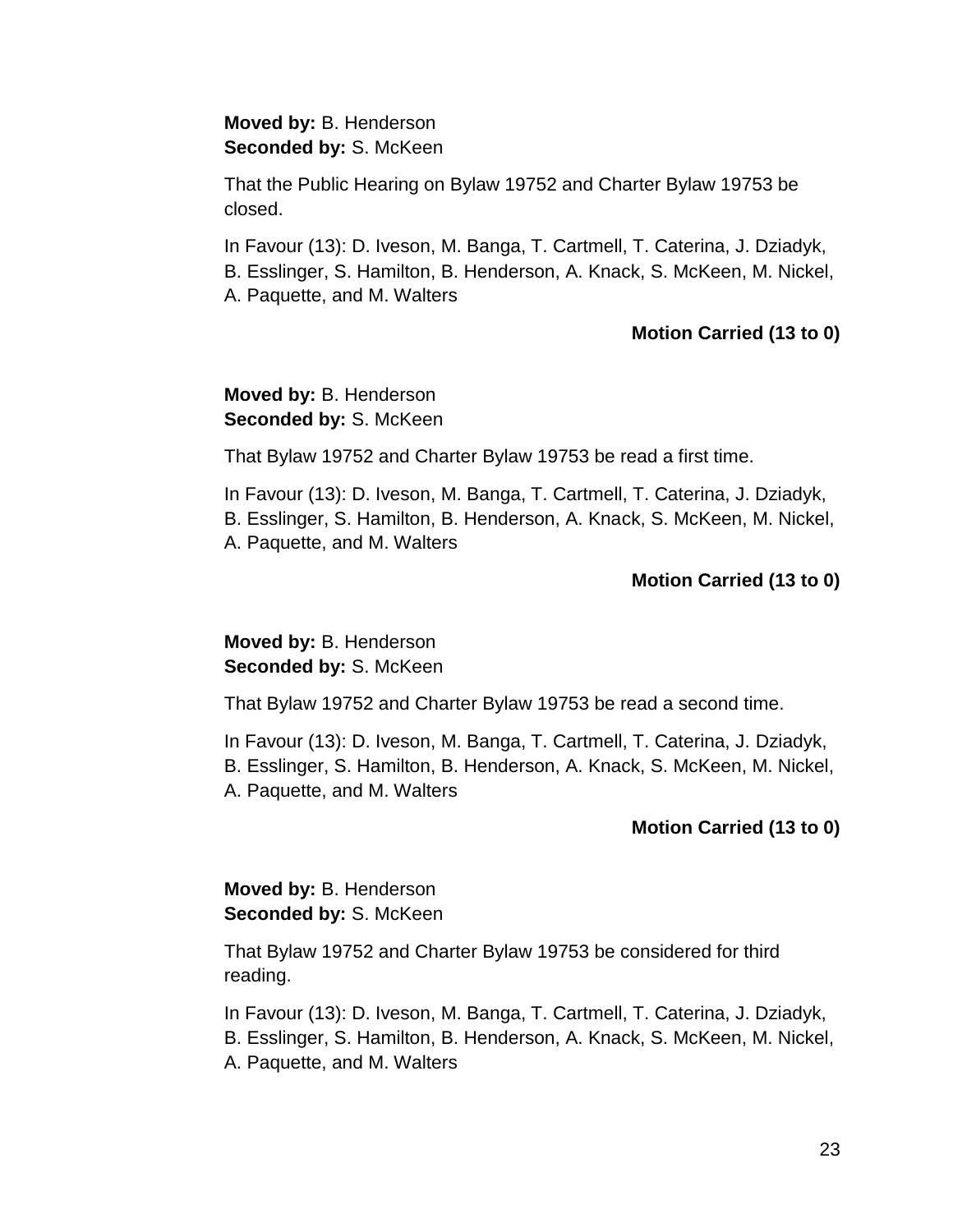**Moved by:** B. Henderson **Seconded by:** S. McKeen

That Bylaw 19752 and Charter Bylaw 19753 be read a third time.

In Favour (13): D. Iveson, M. Banga, T. Cartmell, T. Caterina, J. Dziadyk, B. Esslinger, S. Hamilton, B. Henderson, A. Knack, S. McKeen, M. Nickel, A. Paquette, and M. Walters

# **Motion Carried (13 to 0)**

# **3.22 Charter Bylaw 19735 - To allow for small scale infill development, Glenora**

The following speakers made presentations and answered questions in opposition:

- J. Barth
- D. Kabaroff
- A. Xiao
- D. Johnson
- C. Lefebvre

The following members of Administration's delegation answered questions:

- F. Saeed, Urban Planning and Economy
- H. Mikkelsen, Urban Planning and Economy
- T. Pawlyk, Urban Planning and Economy
- S. McCabe, Deputy City Manager, Urban Planning and Economy

Mayor D. Iveson asked if there was anyone in attendance who wished to speak to new information.

The following speakers made presentations:

- T. Bachynski
- L. Odynski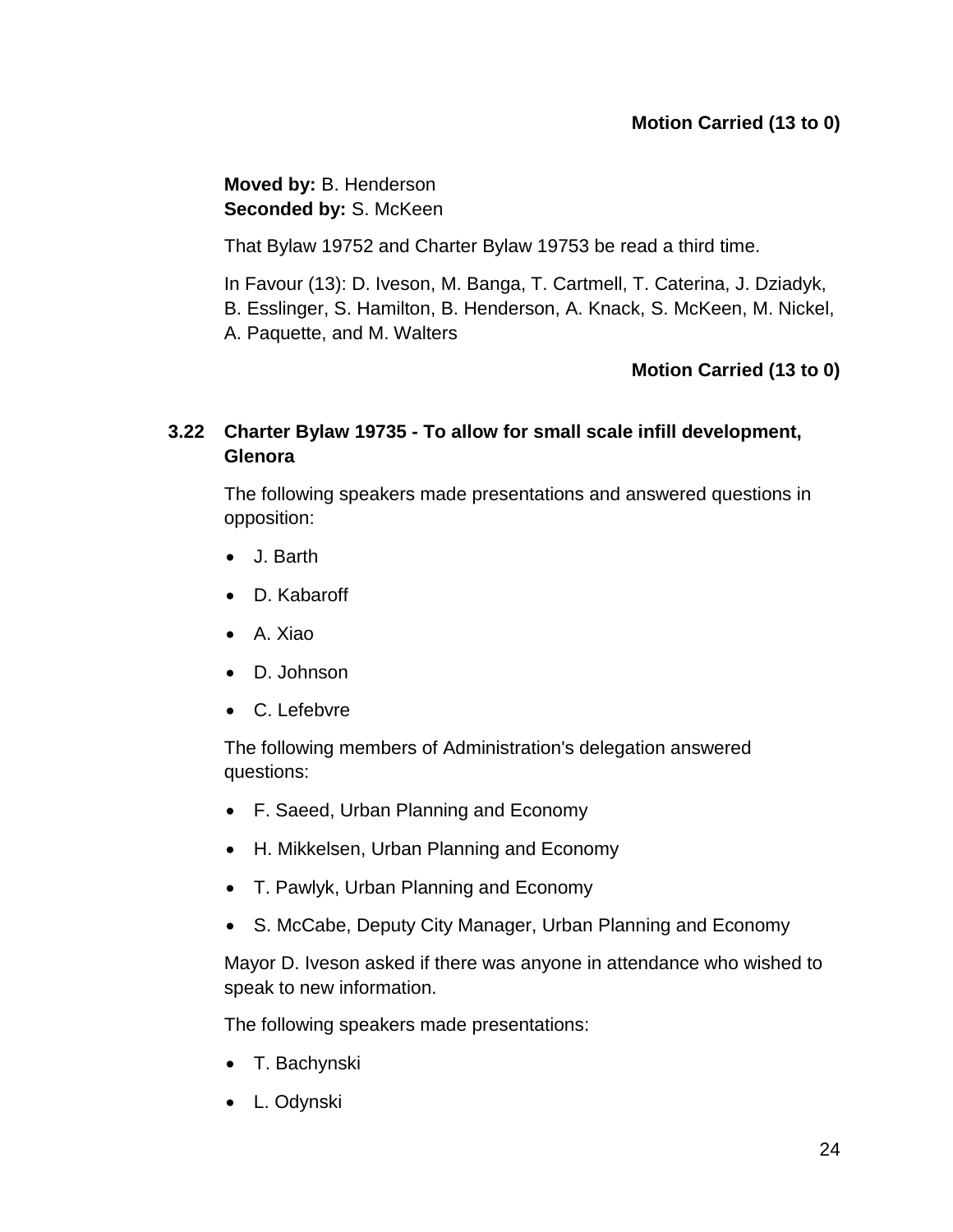- D. Kabaroff
- A. Xiao
- C. Lefebvre

The following speaker made a presentation and answered questions:

• N. Nath, Ndura Developments

Mayor D. Iveson asked if there was anyone in attendance who wished to speak to new information. There was no one.

**Moved by:** A. Knack **Seconded by:** S. McKeen

That Charter Bylaw 19735 be referred to Administration until after the Heritage Resource Management Strategy is addressed further by Committee or Council.

In Favour (3): J. Dziadyk, A. Knack, and S. McKeen

Opposed (10): D. Iveson, M. Banga, T. Cartmell, T. Caterina, B. Esslinger, S. Hamilton, B. Henderson, M. Nickel, A. Paquette, and M. Walters

### **Motion Defeated (3 to 10)**

**Moved by:** S. McKeen **Seconded by:** T. Caterina

That the Public Hearing on Charter Bylaw 19735 be closed.

In Favour (13): D. Iveson, M. Banga, T. Cartmell, T. Caterina, J. Dziadyk, B. Esslinger, S. Hamilton, B. Henderson, A. Knack, S. McKeen, M. Nickel, A. Paquette, and M. Walters

#### **Motion Carried (13 to 0)**

**Moved by:** S. McKeen **Seconded by:** T. Caterina

That Charter Bylaw 19735 be read a first time.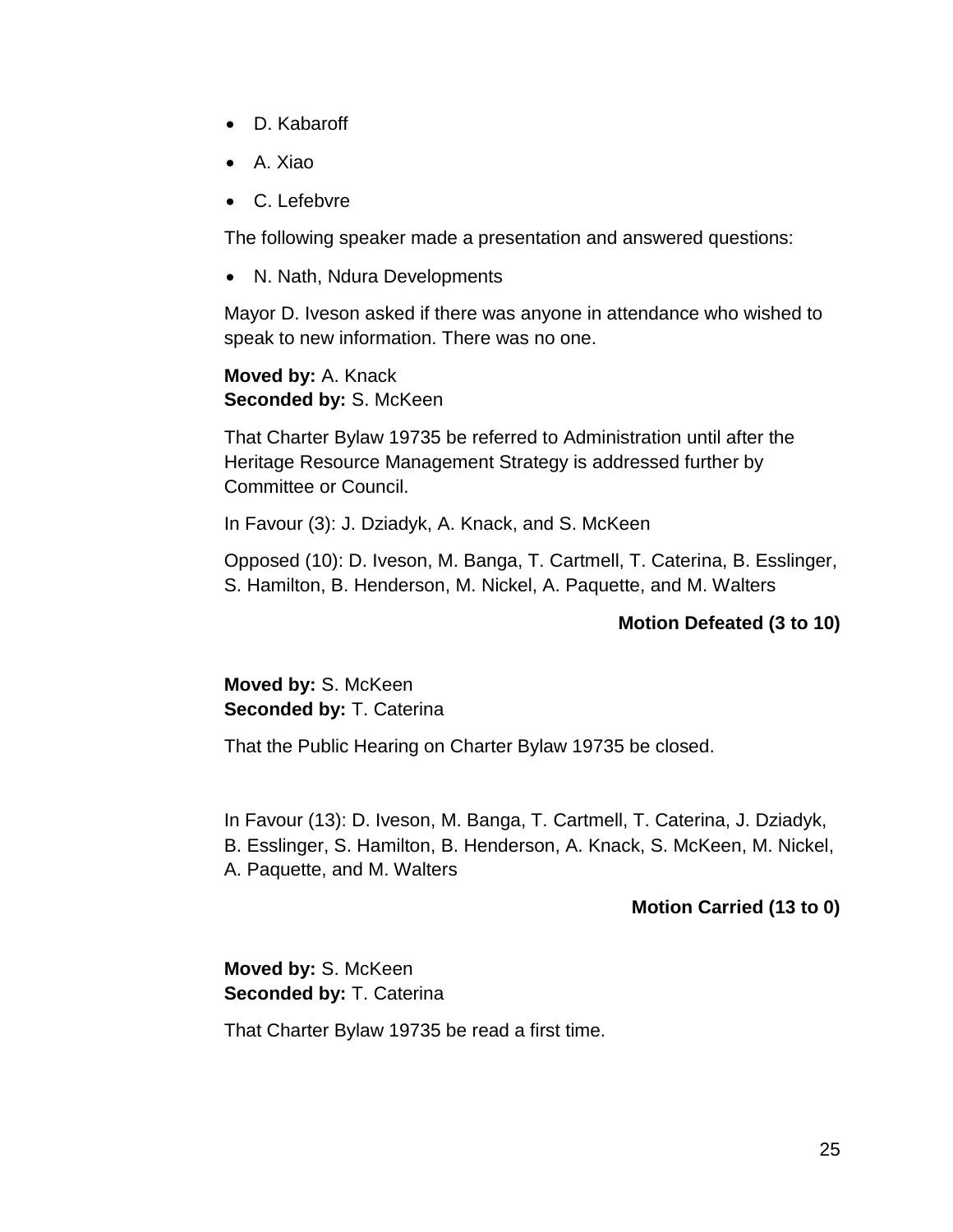#### **Motion Carried (13 to 0)**

## **Moved by:** S. McKeen **Seconded by:** T. Caterina

That Charter Bylaw 19735 be read a second time.

In Favour (13): D. Iveson, M. Banga, T. Cartmell, T. Caterina, J. Dziadyk, B. Esslinger, S. Hamilton, B. Henderson, A. Knack, S. McKeen, M. Nickel, A. Paquette, and M. Walters

#### **Motion Carried (13 to 0)**

**Moved by:** S. McKeen **Seconded by:** T. Caterina

That Charter Bylaw 19735 be considered for third reading.

In Favour (13): D. Iveson, M. Banga, T. Cartmell, T. Caterina, J. Dziadyk, B. Esslinger, S. Hamilton, B. Henderson, A. Knack, S. McKeen, M. Nickel, A. Paquette, and M. Walters

#### **Motion Carried (13 to 0)**

**Moved by:** S. McKeen **Seconded by:** T. Caterina

That Charter Bylaw 19735 be read a third time.

In Favour (13): D. Iveson, M. Banga, T. Cartmell, T. Caterina, J. Dziadyk,

B. Esslinger, S. Hamilton, B. Henderson, A. Knack, S. McKeen, M. Nickel,

A. Paquette, and M. Walters

#### **Motion Carried (13 to 0)**

**Moved by:** S. McKeen **Seconded by:** A. Knack

**Glenora Traffic Safety Analysis**